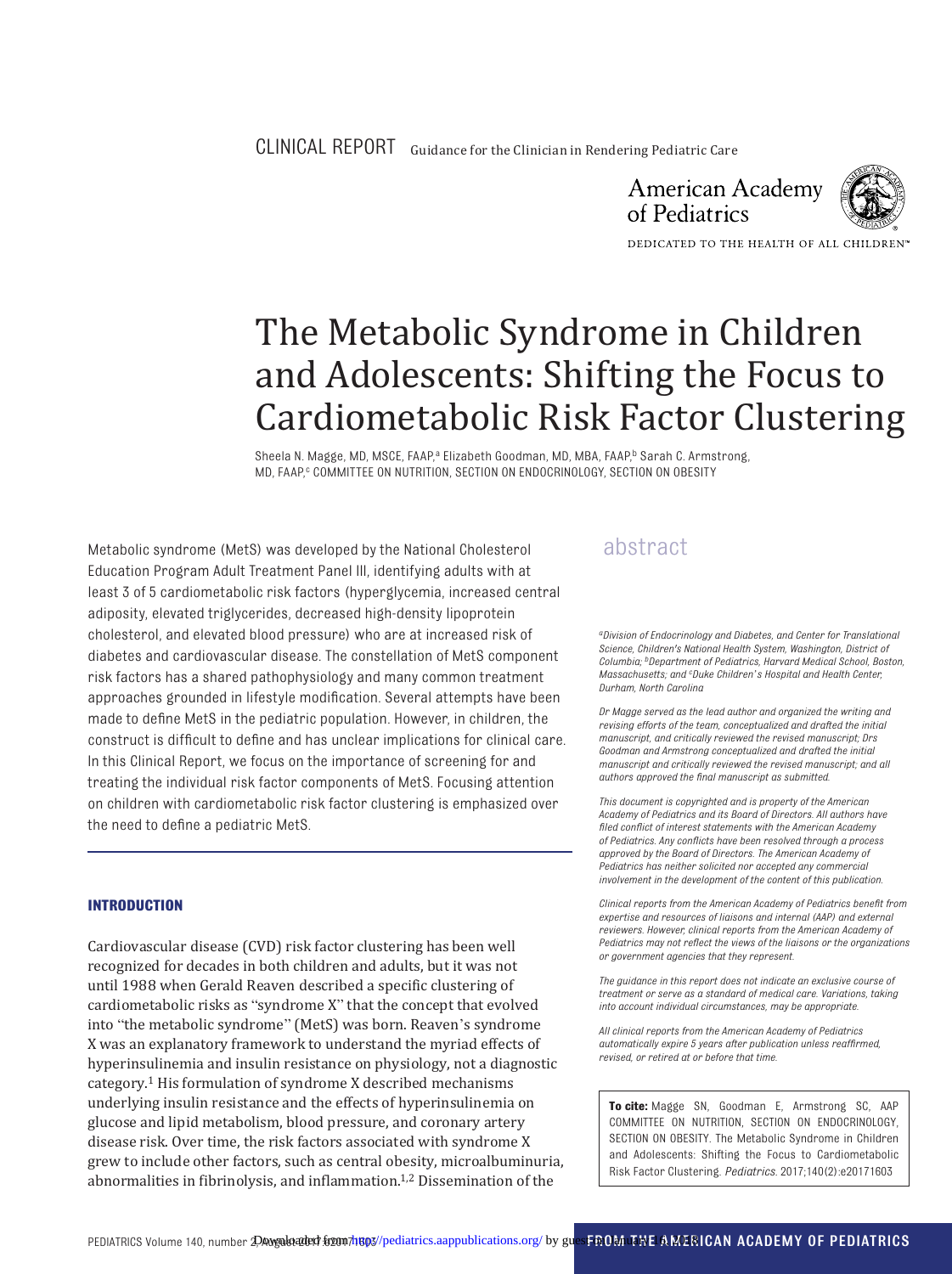concept of syndrome X promulgated the idea of insulin resistance causing a constellation of factors that increased diabetes and CVD risk.

After publication of Reaven's landmark article, clustering of CVD risks was variously described as insulin resistance syndrome, syndrome X, and the dysmetabolic syndrome. In 2001, the National Cholesterol Education Program (NCEP) Adult Treatment Panel III (ATP III) coined the term "metabolic syndrome" to describe the presence of any 3 of 5 particular risks: hyperglycemia, hypertriglyceridemia, central adiposity, elevated blood pressure, and low high-density lipoprotein cholesterol (HDL-C). Research on MetS has increased dramatically since 2001, with more than 1000 articles per year published on this topic since 2006. MetS has been associated with both diabetes and CVD in adults. Insulin resistance, obesity, aging, inflammation, hormonal factors, sedentary lifestyle, dietary sugar intake, and genetics all have been implicated in the pathogenesis of MetS. [1](#page-8-0)–[6](#page-8-2)

Despite this vast literature, MetS remains a controversial topic in pediatrics for several reasons. First, MetS is challenging to define in pediatric populations. MetS in adults consists of a subset of at least 3 out of 5 risk factors: increased central adiposity, elevated triglycerides, decreased HDL-C, elevated blood pressure, and hyperglycemia. In adults, MetS (the presence of 3 or more of these risks) is predictive of CVD and type 2 diabetes mellitus. [3](#page-8-3)[,7](#page-8-4) In children and adolescents, however, many different definitions of MetS have been proposed (Table 1), and there is no clear consensus on which to use.<sup>[8](#page-8-5),9</sup> In addition, because the majority of MetS cases in childhood and adolescence occur in individuals with obesity, the utility of MetS as a construct above and beyond obesity itself has been questioned. [8](#page-8-5)[,10](#page-8-7)–[12](#page-8-8) Regardless of the definition

used, there is no uniform way to treat MetS when it is diagnosed other than weight management. Instead, each risk factor must be treated individually, which leaves pediatricians wondering whether they should (and how to) define MetS in their patients. Our purpose with this Clinical Report is to provide an overview of the current state of the field in relation to MetS in pediatric populations. Given its name recognition, MetS terminology will be used in this report. However, the clinical relevance of MetS lies in its ability to be used as an organizational framework for the identification of cardiometabolic risk factor clustering. Recommendations for pediatricians regarding how to approach the concept of MetS in children and adolescents are provided.

#### **Pathophysiology**

The pathophysiologic origins of MetS are in insulin resistance, a physiologic state associated with obesity. Insulin binds to receptors on multiple tissues of the body, including liver, fat, muscle, and blood vessels, with a myriad of effects ([Fig](#page-3-0)  [1](#page-3-0)). Insulin secreted by the pancreatic  $β$  cells travels to the liver via the portal system, where it normally acts to suppress glucose production. In the insulin-resistant state, the suppression of hepatic glucose production is impaired, resulting in abnormal glucose homeostasis. However, even in an insulin-resistant state, not all insulin effects are impaired; there is "selective" insulin resistance. [17](#page-8-9) For unknown reasons, insulin action stimulating hepatic lipogenesis is not impaired, causing the release of free fatty acids and triglycerides into the circulation. This results in dyslipidemia and ectopic adipose deposition. [6](#page-8-2) The MetS dyslipidemia pattern consists of elevated triglycerides, low HDL-C, relatively normal low-density

lipoprotein cholesterol, and increased small, dense low-density lipoprotein particles,[18](#page-8-10) which are known to be atherogenic and to increase cardiovascular risk.

One of the major clinical consequences of insulin resistance is adipose tissue dysfunction, or "adiposopathy." As adipose expands, the cells hypertrophy, and these hypertrophic adipose cells are more resistant to insulin's action to suppress lipolysis. These large adipocytes also secrete increased proinflammatory chemokine monocyte chemoattractant protein-1. [19](#page-8-11) As stated previously, insulin action stimulating fatty acid synthesis is preserved, promoting adipose tissue expansion. MetS is characterized by increased visceral as opposed to subcutaneous fat as well as ectopic fat deposited in abnormal locations, such as the liver. [6](#page-8-2) Ectopic fat distribution results in the release of adipocytokines, causing a state of low-grade inflammation, with increased inflammatory factors, such as plasminogen activator inhibitor-1, tumor necrosis factor α, interleukin 6, and acute phase reactants such as high-sensitivity C-reactive protein and fibrinogen. [20](#page-8-12) The endoplasmic reticulum acts as a nutrient sensor. Energy or nutrient excess can trigger endoplasmic reticulum stress, resulting in activation of inflammatory pathways, increased reactive oxygen species production, and mitochondrial dysfunction. [21](#page-8-13) Some emphasize the importance of the inflammatory state, with insulin resistance being a consequence of inflammation.[20](#page-8-12) Irrespective of what is the consequence or cause, insulin resistance, ectopic fat distribution, and inflammation are all key pathologic players in the components of MetS.

#### **Defining MetS in Adults**

At least 5 health organizations have created clinical criteria for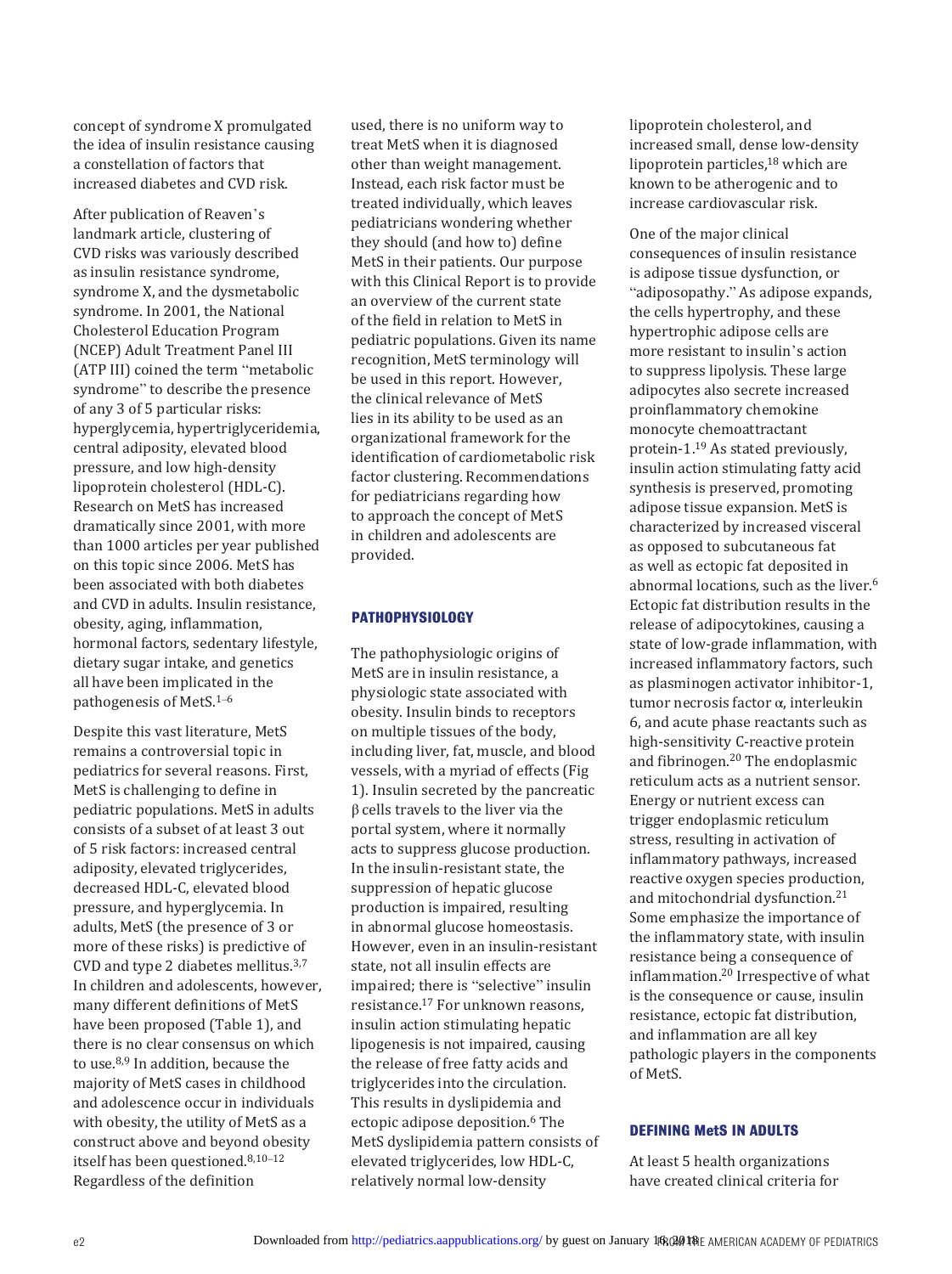|  |  |  |  |  | <b>TABLE 1</b> Comparison of Key Published MetS Definitions for Pediatric and Adult Populations |
|--|--|--|--|--|-------------------------------------------------------------------------------------------------|
|--|--|--|--|--|-------------------------------------------------------------------------------------------------|

|                                 | <b>Pediatric Definitions</b>                                             |                                                     |                                                                                                                               | <b>Adult Definitions</b>                                                                                                                              |                                                                                                                             |  |
|---------------------------------|--------------------------------------------------------------------------|-----------------------------------------------------|-------------------------------------------------------------------------------------------------------------------------------|-------------------------------------------------------------------------------------------------------------------------------------------------------|-----------------------------------------------------------------------------------------------------------------------------|--|
|                                 | Cook et al <sup>13</sup>                                                 | de Ferranti et al <sup>14</sup>                     | Zimmet et al <sup>9</sup> (IDF<br>Definition Ages<br>$10 - 16$                                                                | Alberti et al <sup>15</sup> (IDF Definition<br>Ages $16+$ )                                                                                           | Grundy et al <sup>16</sup> (AHA/NHLBI<br>Consensus Statement)                                                               |  |
| Defining criterion              | $\geq$ 3 criteria                                                        | $\geq$ 3 criteria                                   | Obesity and at least<br>2 of remaining 4<br>criteria                                                                          | Obesity and at least 2 of<br>remaining 4 criteria                                                                                                     | $\geq$ 3 criteria                                                                                                           |  |
| Obesity                         | $WC \geq 90th$ percentile<br>(age and sex<br>specific, NHANES<br>        | WC >75th percentile                                 | $WC \geq 90th$ percentile<br>or adult cutoff if<br>lower                                                                      | $WC \geq 94$ cm for white men<br>and $\geq$ 80 cm for white<br>women                                                                                  | $WC \ge 102$ cm ( $\ge 40$ in) in men and<br>WC $\geq$ 88 cm ( $\geq$ 35 in) in women                                       |  |
| Glucose intolerance             | Fasting glucose<br>$≥110$ mg/dL ( $≥6.1$<br>mmol/L)                      | Fasting glucose<br>$≥110$ mg/dL ( $≥6.1$<br>mmol/L) | Fasting glucose<br>$\geq$ 100 mg/dL (>5.6<br>mmol/L) or known<br>type 2 diabetes<br>mellitus                                  | Fasting glucose ≥100 mg/dL<br>(>5.6 mmol/L) or known<br>type 2 diabetes mellitus                                                                      | Fasting glucose ≥100 mg/dL or<br>drug treatment of elevated<br>glucose                                                      |  |
| Dyslipidemia<br>(triglycerides) | Triglycerides $\geq$ 110<br>mg/dL                                        | Triglycerides $\geq$ 100<br>mg/dL                   | Triglycerides $\geq$ 150<br>mg/dL                                                                                             | Triglycerides $\geq$ 150 mg/dL<br>(1.7 mmol/L) or treatment<br>of elevated triglycerides                                                              | Triglycerides $\geq$ 150 mg/dL (1.7)<br>mmol/L) or treatment of<br>elevated triglycerides                                   |  |
| Dyslipidemia (HDL-C)            | $HDL-C \leq 40$ mg/dL<br>$(1.03$ mmol/L; all<br>ages and sexes,<br>NCEP) | HDL-C $\leq$ 50 mg/dL (1.3<br>mmol/L)               | $HDL-C < 40$ mg/dL<br>$(1.03$ mmol/L)                                                                                         | HDL-C <40 mg/dL (1.03<br>$mmol/L$ ) in men and $<50$<br>mg/dL (<1.29 mmol/L)<br>in women or specific<br>treatment of low high-<br>density lipoprotein | HDL-C <40 mg/dL (1.03 mmol/L)<br>in men and $<$ 50 mg/dL (1.3)<br>mmol/L) in women or on drug<br>treatment of reduced HDL-C |  |
| High BP                         | $BP \geq 90th$ percentile<br>(age, sex, and<br>height specific)          | BP >90th percentile                                 | Systolic BP ≥130<br>mm Hg or<br>diastolic BP<br>$\geq$ 85 mm Hg<br>or treatment<br>of previously<br>diagnosed<br>hypertension | Systolic BP ≥130 mm Hg or<br>diastolic BP ≥85 mm Hg<br>or treatment of previously<br>diagnosed hypertension                                           | Systolic BP ≥130 mm Hg or<br>diastolic BP $\geq$ 85 mm Hg<br>or treatment of previously<br>diagnosed hypertension           |  |

BP, blood pressure; HDL-C, high-density lipoprotein cholesterol; WC, waist circumference.

defining either the insulin resistance syndrome or MetS among adults: the World Health Organization (WHO),<sup>[22](#page-8-14)</sup> the NCEP's ATP III,<sup>23</sup> the American Association of Clinical Endocrinologists/American College of Endocrinology[,24](#page-9-1) the International Diabetes Federation (IDF),[25](#page-9-2) and the American Heart Association (AHA) in conjunction with the National Heart, Lung, and Blood Institute (NHLBI) of the National Institutes of Health.[16](#page-8-15) A detailed comparison of these definitions is beyond the scope of this report. The definitions differ significantly, with most but not all requiring a minimum number of risk factors, some excluding those with a diagnosis of type 2 diabetes mellitus, and most differing in the types, required number, and specific cut points for the criterion risk factors. As noted previously, in 2001,

the NCEP first developed the "any 3 of 5" risk criteria definition. The 5 risks included in the NCEP ATP III definition are (1) hyperglycemia, (2) hypertriglyceridemia, (3) low HDL-C, (4) hypertension, and (5) increased waist circumference. In 2005, the AHA/NHLBI modified this definition by revising the glucose cut point down and adding allowance for drug treatment of dyslipidemia and impaired fasting glucose. That same year, the IDF introduced its "worldwide" definition of MetS,<sup>[25](#page-9-2)</sup> lowering the waist circumference cut points for certain racial and ethnic groups and putting greater emphasis on abdominal obesity by making it a necessary criterion for MetS diagnosis.

Although the AHA/NHLBI and IDF definitions have many similarities, there are important differences

between them with respect to cut points of the various component risks (Table 1). The differences in these definitions have important implications for case identification. For example, an adult with hyperglycemia, hypertriglyceridemia, and low HDL-C but with a normal waist circumference would have MetS according the NCEP but not the IDF. In contrast, a person with hyperinsulinemia, low HDL-C, and obesity would have MetS according to the WHO criteria but not per the NCEP guidelines because hyperinsulinemia is not a risk factor used by the NCEP. These differences between definitions lead to differences in their prognostic ability and case identification. [3,](#page-8-3)[26](#page-9-3) For example, in one of the earliest articles on MetS in adolescents, Goodman et al [27](#page-9-4) found a greater than twofold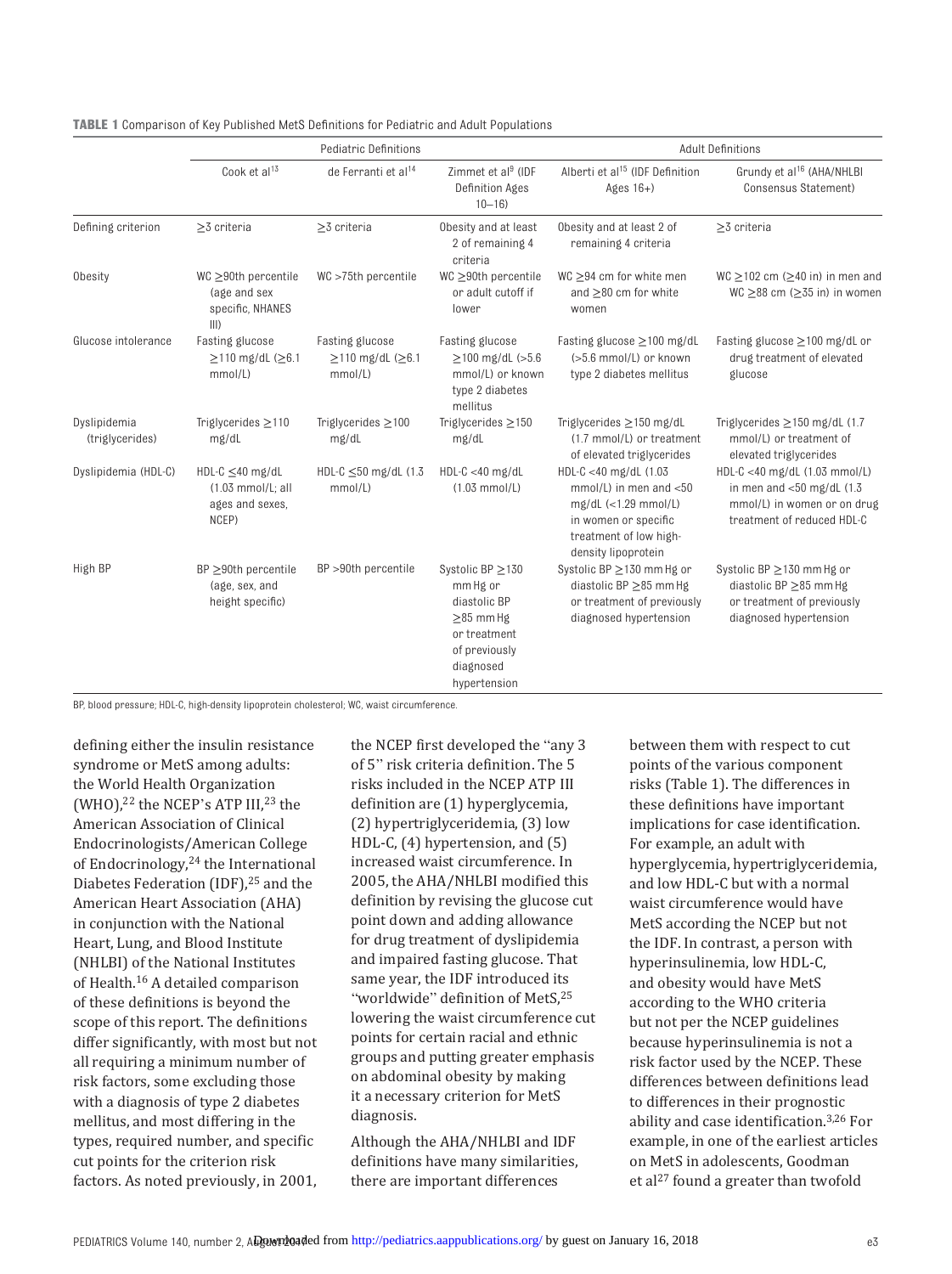

<span id="page-3-0"></span>

Proposed mechanisms for the clustering of MetS traits and the increased risk of type 2 diabetes mellitus and CVD. CRP, C-reactive protein; FFA, free fatty acids; IL-6, interleukin 6; LDL-C, low-density lipoprotein cholesterol; PAI-1, plasminogen activator inhibitor 1; TNF α, tumor necrosis factor α. (Reprinted with permission from Samson SL, Garber AJ. Metabolic syndrome. *Endocrinol Metab Clin North Am*. 2014;43[1]:23.)

difference in the prevalence of WHOdefined MetS compared with NCEPdefined MetS in the Princeton School District Study.

#### **Defining MetS in Pediatrics**

Definitions of MetS for children and adolescents have been even more varied than the definitions used for adults. The first researchers addressing MetS in a pediatric population focused on adolescents. [13](#page-8-16)[,14,](#page-8-17)[27](#page-9-4)–[29](#page-9-5) Even researchers that used the same database (the National Health and Nutrition Examination Survey III) had divergent prevalence estimates, ranging from 4.2[%13](#page-8-16) to 9.2%, [14](#page-8-17) a difference of greater than twofold. More than 40 different pediatric definitions of MetS have been used.<sup>[30](#page-9-6)</sup> In 2007, the IDF brought together an international group of experts and developed a consensus definition. [9](#page-8-6) In that report, the IDF recommended that pediatric MetS be based on the adult IDF definition but that it should

only apply to children 10 years and older and that, among those between 10 and 16 years of age, the 90th percentile for waist circumference or adult cut point (whichever was lower) should define abdominal obesity. The IDF stated that for those 16 years and older, adult criteria should apply. Two years later, the AHA published its scientific statement on MetS in children and adolescents, $8$  which emphasized the need to identify pediatric cardiometabolic risks and noted that only some of these were found in the criteria used to define MetS. The AHA did not include a definition of MetS for use in pediatric populations and indeed made particular note of the limitations of adapting definitions derived for adults to pediatric populations. To date, there is no clear consensus on whether MetS should be defined in pediatric populations and, if defined, which definition to use. [8,](#page-8-5)[9](#page-8-6)

The controversy over the utility of MetS in pediatrics goes beyond its definition. In adulthood, MetS predicts CVD and type 2 diabetes mellitus. [2,](#page-8-1)[31](#page-9-7) Malik et al [7](#page-8-4) found that compared with those who have no MetS risk factors, the hazard ratio for coronary heart disease mortality was 2.87 for those with MetS without diabetes and 5.02 for those with MetS and diabetes. Depending on the definition used, Laaksonen et al [3](#page-8-3) found that the odds ratio (OR) for men with MetS developing diabetes in the 4-year follow-up period was 5 to 8.8. Data from the Princeton Prevalence and Follow-up Studies demonstrated that pediatric MetS predicted adult MetS with an OR of 9.4 and adult type 2 diabetes mellitus with an OR of 11.5; this study arbitrarily used 2 different MetS definitions.[32](#page-9-8) However, the utility of the syndrome in adolescents has also been questioned, given studies indicating instability of the definition when transitioning from adolescence to adulthood. [10](#page-8-7),[33](#page-9-9)–[35](#page-9-10) Large proportions of children defined as having MetS during childhood do not meet the diagnostic criteria on follow-up 3 to 6 years later.<sup>[10,](#page-8-7)34</sup> In multiple observational longitudinal studies, although population-level prevalence has increased, withinperson variation in presence or absence of MetS has been large, with many studies showing 50% or more of MetS-positive subjects becoming MetS-negative over time, whether that be with short-term (∼3 weeks[\)](#page-9-12)[36](#page-9-12) or longer-term (9 years)<sup>[35](#page-9-10)</sup> follow-up. The instability was not related to change in weight status. [35](#page-9-10) Thus, MetS is highly unstable throughout childhood. A child can meet the criteria at 1 point in time and not meet it at another point in time, and it is unclear whether this variation represents an improvement or deterioration in health status.[35](#page-9-10)

Ethnic or racial differences in rates of obesity and MetS components also exist. Hispanic and black non-Hispanic children demonstrate higher rates of obesity than white non-Hispanic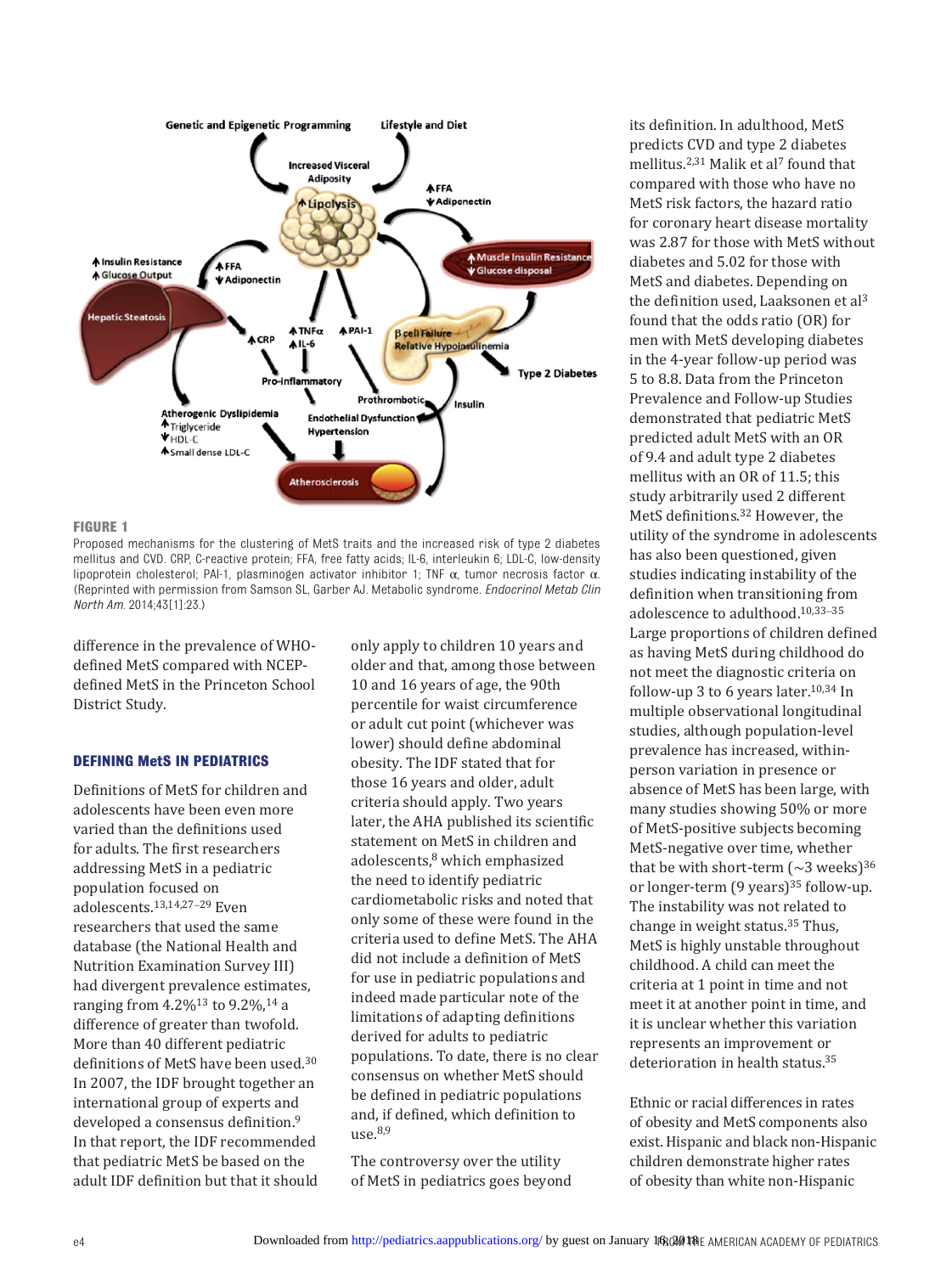children across age categories. [37](#page-9-13) However, similar to adults, black non-Hispanic youth demonstrate lower rates of dyslipidemia,<sup>[38](#page-9-14)</sup> greater insulin resistance, and higher blood pressure than white non-Hispanic and Hispanic youth. [8](#page-8-5) Hispanic children have increased dyslipidemia (elevated total cholesterol, low HDL-C, or high non–HDL-C) compared with black non-Hispanic and white non-Hispanic children. [39](#page-9-15) Because of the racial and/ or ethnic differences in dyslipidemia, and despite increased prevalence of obesity and greater risk for type 2 diabetes mellitus, black non-Hispanic youth have a lower prevalence of MetS than white non-Hispanic or Hispanic youth[,28](#page-9-16) which can lead to an underestimation of cardiometabolic risk. [40](#page-9-17)

Given the absence of a consensus on the definition of MetS, the unstable nature of MetS, and the lack of clarity about the predictive value of MetS for future health in pediatric populations, pediatricians are rightly confused about MetS. The high prevalence of pediatric obesity and limited resources to address the obesity problem in pediatrics reveal the need to identify a subset of children with obesity or who are overweight and at increased risk for cardiovascular and metabolic complications beyond the physical complications of obesity. Although obesity is, in general, associated with increased mechanical stress and potential orthopedic complications, not all children with obesity manifest metabolic dysregulation as a consequence of their obesity. Identifying children with multiple metabolic derangements allows targeting of focused interventions toward children at the highest risk for cardiometabolic disease. Thus, rather than focus on defining MetS in youth, the American Academy of Pediatrics (AAP) recommends that pediatricians focus on the concept of cardiovascular risk factor clustering and associated risk factor screening. This concept is especially important because the

Bogalusa Heart Study demonstrated substantially increased development and severity of atherosclerotic lesions associated with increased clustering of atherosclerotic CVD risk factors. [41](#page-9-18) Furthermore, the AAP recommends that pediatricians do not need to use cut points based on MetS definitions. The MetS construct identifies multiple component risk factors that appear to cluster together and whose pathologic origins arise from insulin resistance and adiposopathy. Much of the discrepancy in definitions derives from differences in these thresholds. Moreover, for many risk factors, the risk is a continuum. Continuous variables may be more reliable in predicting young adult risk from early adolescence and might help determine future risk. [42](#page-9-19) A number of researchers have used factor analysis of MetS components to develop a continuous risk score measure to identify children at higher risk for developing a chronic disease related to MetS into adulthood. [43,](#page-9-20)[44](#page-9-21) Although such work currently is not clinically applicable, with advances in research and development of clinically applicable risk score guidelines, a continuous risk score approach may be created for use in general pediatric practice in the future. At the moment, however, risk factor screening and identification of youth with MetS risk factor abnormalities allow providers to target scarce resources to children at increased cardiometabolic risk, particularly those with multiple component abnormalities. Such screening and associated treatment (see below) is an important component of preventive pediatric care.

#### **Determinants of Metabolic Risk Factor Clustering**

There are multiple determinants of the 5 risk factors currently used to define MetS in adolescents or in adults. Familial influences include shared genetic and environmental factors, which combine to make heritability of these individual MetS components

strong. Twin and family studies have revealed substantial familial aggregation of MetS risk factors. Family history of atherosclerotic CVD is a well-known genetic risk for high lipid concentrations, high blood pressure, and high glucose concentration. [45](#page-9-22) Obesity, at the core of MetS, is itself highly heritable through shared genetic and environmental factors. If a parent is obese, his or her child is twice as likely to be obese, and conversely, more than half of children with obesity have at least 1 parent with obesity. [46](#page-9-23)

Several MetS risk factors have origins during the prenatal and early postnatal period. The presence of maternal gestational diabetes; low birth weight, especially with rapid catch-up growth; infant feeding practices (restrictive and pressuring); and early adiposity rebound are associated with later development of obesity and other MetS components. [8](#page-8-5)[,9](#page-8-6) Throughout childhood and adolescence, socioeconomic factors and parental obesity also affect development of the 5 MetS component risk factors. [8](#page-8-5)[,9](#page-8-6)

Health behavioral factors also are associated with and can predict the presence of MetS risks, particularly obesity, in youth. Specific behaviors include short duration of sleep, excessive screen time, specific dietary factors, low physical activity, and tobacco smoke exposure. [47](#page-9-24),[48](#page-9-25) Even after controlling for demographic factors, the number of hours a child spends each day in front of a screen is directly related to BMI and calories consumed per day and inversely related to minutes of physical activity. [49](#page-9-26) New AAP policies discourage screen use except for video chatting before 18 to 24 months of age and recommend that pediatricians help families develop a Family Media Use Plan specific for each child that ensures entertainment screen time does not displace healthy behavioral factors, such as adequate sleep and physical activity. (The AAP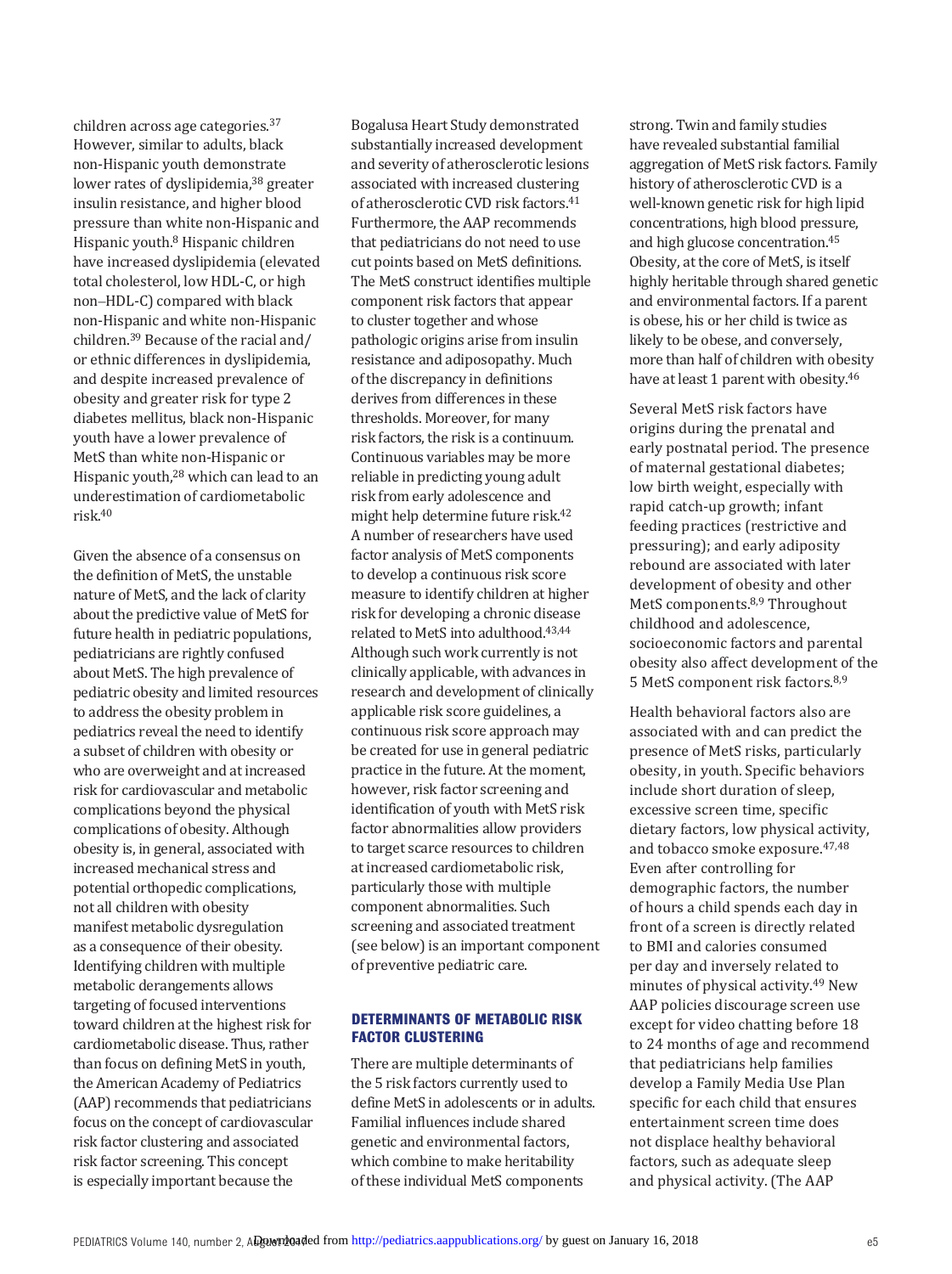Family Media Use plan is available at [www.healthychildren.org/](http://www.healthychildren.org/MediaUsePlan) [MediaUsePlan.](http://www.healthychildren.org/MediaUsePlan))[50,](#page-9-27)[51](#page-10-0) Physical activity is beneficial for weight management, and it has also been negatively associated with MetS and factors that overlap with MetS, independent of weight status. Short sleep duration inversely predicts cardiometabolic risk in adolescents with obesity, even when controlling for degree of obesity and levels of physical activity. [52](#page-10-1) Some studies in adults and children have found a U-shaped relationship between sleep duration and cardiometabolic risk, with either too much or too little sleep being problematic. [53](#page-10-2)–[55](#page-10-3) Although exact mechanisms remain unknown, factors related to inflammation, oxidative stress, and antioxidant status are thought to mediate the sleep duration–cardiometabolic health relationship.[56](#page-10-4)

Among the multiple dietary factors associated with obesity, lack of whole grain and fiber intake is most strongly correlated with the development of insulin resistance even after adjusting for BMI. [57](#page-10-5) Higher consumption of fruits and vegetables, which contribute dietary fiber as well as micronutrients, is known to reduce risk of atherosclerotic CVD, an end point of MetS in adulthood. [58](#page-10-6)

#### **Comorbidities**

Comorbidities of MetS, insulin resistance, and obesity include nonalcoholic fatty liver disease (NAFLD), polycystic ovary syndrome (PCOS), obstructive sleep apnea (OSA), and mental health disorders. NAFLD represents a spectrum of damage to the liver, from steatosis to fibrosis and cirrhosis. NAFLD is defined by having liver fat >5% liver weight (not caused by alcohol consumption) and is strongly associated with insulin resistance. [59](#page-10-7) Although there is not a consensus about testing frequency among professional organizations, current AAP recommendations,

published in 2007, suggest biannual screening for NAFLD by measuring aspartate aminotransferase and alanine aminotransferase among children with BMI at or greater than the 85th percentile.<sup>[60](#page-10-8)</sup>

The risk for PCOS is increased in girls with obesity. PCOS is characterized by hyperandrogenism (elevated free testosterone), menstrual irregularities and/or ovulatory dysfunction, and polycystic ovaries. Obesity and insulin resistance (with resulting hyperinsulinemia) are associated with PCOS as well as with increased free testosterone and ovarian and adrenal hyperandrogenism. The increased luteinizing hormone pulse frequency and increased luteinizing hormone– follicle-stimulating hormone ratio observed in PCOS (although not part of diagnostic criteria) result in increased androgen secretion from theca cells in the ovaries. [61](#page-10-9)

Obesity and type 2 diabetes mellitus have been associated with worse mental health, including increased risk for anxiety and depression. [60](#page-10-8)[,62,](#page-10-10)[63](#page-10-11)  Chronic disease is a wellrecognized stressor, and obesity is associated with social stigma and discrimination. Thus, obesity and diabetes screening guidelines often recommend mental health screening, as do the current AAP recommendations for children who are overweight or children with obesity. [60](#page-10-8)

OSA is a condition characterized by complete or partial obstruction of the upper airway and is associated with obesity. OSA causes sleep fragmentation, intermittent hypoxia, and increased negative airway pressure in the thoracic cavity. [64](#page-10-12) Obesity increases the risk for OSA because of enlarged soft tissues in and around the airway as well as decreased lung volumes because of increased abdominal fat. [64](#page-10-12) Interestingly, OSA is independently associated with CVD, insulin resistance, type 2 diabetes mellitus,

and endothelial dysfunction and is related to hypertension. Moreover, studies have revealed that treatment of OSA improves multiple components of MetS, such as blood pressure, lipids, and glucose control. [65,](#page-10-13)[66](#page-10-14) As in MetS, the comorbid conditions mentioned here share associations with insulin resistance and obesity, which potentially play a role in their pathology as well.

#### **Screening**

Given the complexity of defining MetS in adolescence, the evolving understanding of MetS, and the lack of consensus regarding definition, it is not surprising that there is no consensus as to whether or how MetS should be identified in pediatric populations, particularly adolescents. However, there is a consensus among the American Diabetes Association and AHA that obesity prevention and treatment in childhood and adolescence should be the first-line approach to alleviating cardiometabolic risk. [67](#page-10-15) Published guidelines recommend that primary care clinicians perform annual obesity screening for all children by using BMI and refer children with BMI at or greater than the 95th percentile to a comprehensive weight-management program. [60](#page-10-8)[,68](#page-10-16),[69](#page-10-17) In practice, it is sometimes not possible to refer all such children to a comprehensive program. Pediatricians can develop the expertise and resources necessary to manage these patients themselves, especially when no comprehensive program exists in their catchment area.

In addition to obesity screening with BMI, children should be screened annually for elevated blood pressure in primary care by using auscultatory methods for obtaining blood pressure. [69](#page-10-17) Nonfasting non–HDL-C or fasting lipid screening should be performed in all children between the ages of 9 and 11 years. [69](#page-10-17) This approach will help to identify children with genetic forms of dyslipidemia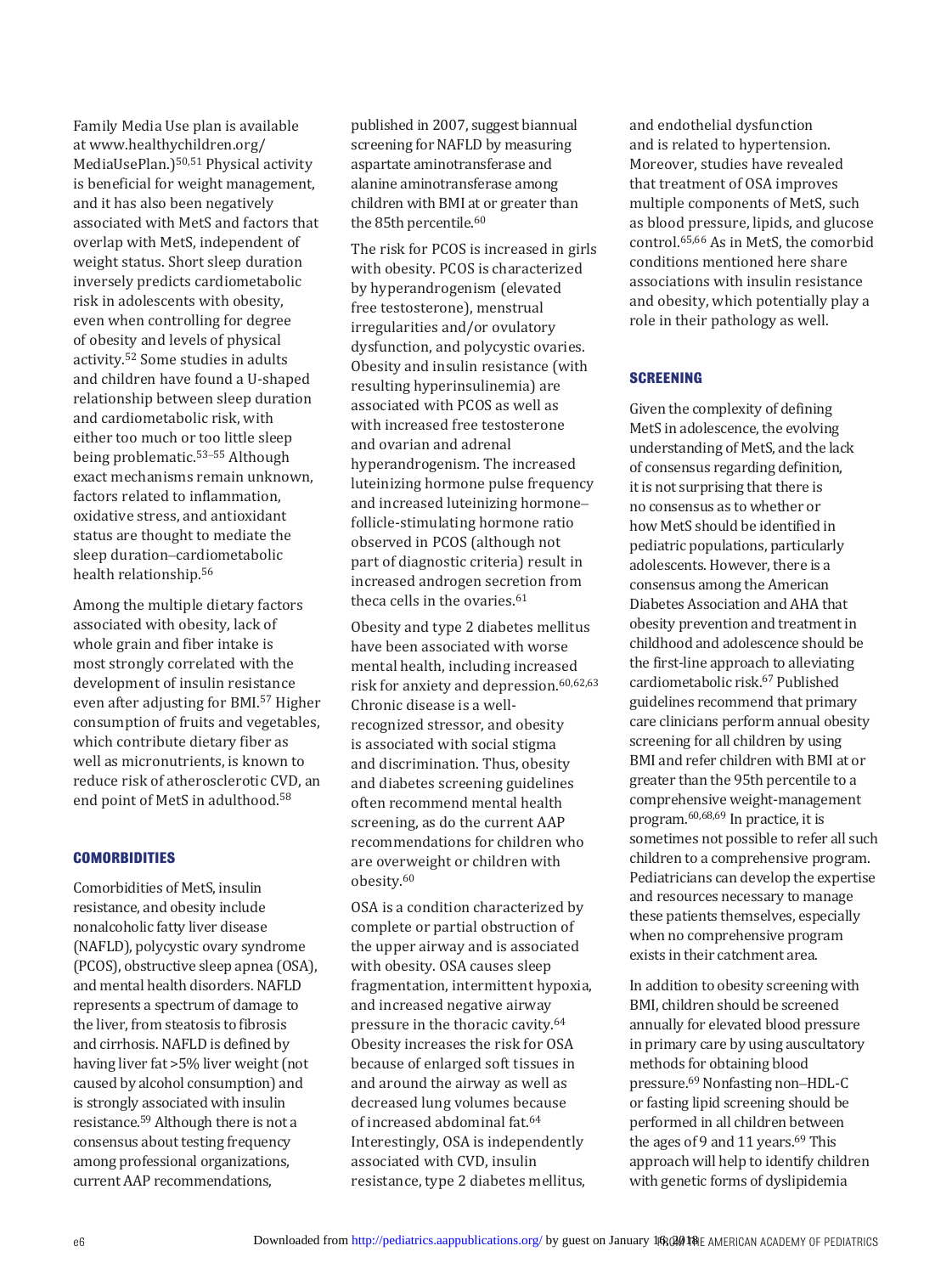and will also identify those with high triglycerides and low HDL-C because of metabolic problems. Although insulin resistance is the key to the etiology of MetS, the Insulin Resistance Consensus group did not recommend screening for insulin resistance with fasting insulin. [70](#page-10-18) Screening for glucose intolerance and type 2 diabetes mellitus is important because hyperglycemia is one of the MetS component risks. Risk factors for type 2 diabetes mellitus include overweight or obesity, belonging to a high-risk racial and/or ethnic group, family history of type 2 diabetes mellitus, physical signs of insulin resistance (acanthosis nigricans), PCOS, dyslipidemia, or hypertension. Methods of screening have included the oral glucose tolerance, hemoglobin A1c, fasting glucose, and random glucose tests. [67](#page-10-15)[,71](#page-10-19) The authors of the expert committee obesity guidelines from 2007 recommended that children 10 years or older (or pubertal) with a BMI at or greater than the 85th percentile and 2 additional risk factors be screened with a fasting glucose test every 2 years. [60](#page-10-8)

#### **Treatment**

Treatment of MetS involves both behavioral and pharmacotherapeutic interventions aimed at reducing obesity, glucose abnormalities, hypertension, and dyslipidemia. Once identified, pediatricians should treat these component risk factors by using current best practices (summarized or referenced later in this report) to reduce future risk for cardiometabolic disease.

Obesity treatment is grounded in lifestyle modification, and early treatment of obesity in childhood and adolescence is recommended as the first-line approach to reducing cardiometabolic risk. [60,](#page-10-8)[67,](#page-10-15)[69](#page-10-17) Obesity is a more stable trait than MetS, more likely to be present at multiple points in time, and more likely to

persist into adulthood. Furthermore, treatment of obesity and treatment of MetS components share many common elements, and interventions that improve 1 condition are likely to ameliorate the other. Meta-analyses of pediatric lifestyle intervention studies have revealed that dietary modification and increased physical activity decrease weight and also improve cardiometabolic risk factors such as dyslipidemia and hypertension. [68,](#page-10-16)[72](#page-10-20) Decreased obesity also results in decreases in insulin resistance and inflammatory markers. [73](#page-10-21) Good evidence suggests that moderate- to high-intensity weight-loss programs combined with behavioral counseling, negative energy balance diets, and increased physical activity, can successfully address obesity. [68](#page-10-16) Combining diet and exercise is more effective at achieving decreases in BMI than either intervention in isolation. No researchers have demonstrated evidence for recommending a specific dietary plan because appropriate restriction of calories is the main issue. Low-glycemic-load diets and low-carbohydrate diets may be more effective than low-fat diets in reducing weight and improving CVD risk, at least in the short-term. [69](#page-10-17) Specific lifestyle targets that have demonstrated efficacy in reducing BMI include substitution of sugarsweetened beverages with water, milk, or artificially sweetened beverage[s](#page-10-22)[74](#page-10-22)–[77](#page-11-0) and reducing television or screen time. [77](#page-11-0)–[79](#page-11-1) It is important to note that achieving a normal BMI is not necessary to decrease cardiometabolic risk. Studies have revealed that weight loss and improvement in BMI by 5% to 10% can have metabolic benefits.<sup>[80](#page-11-2)</sup>

The mechanisms that explain the association between lifestyle modification and effects on MetS components are not fully understood. Dietary interventions that lower intake of simple sugars may reduce

stimulus for insulin production. Reducing mitochondrial substrate by caloric restriction, particularly lipogenic substrates,<sup>[6](#page-8-2)</sup> could also be effective. In addition, increased dietary fiber intake decreases the glycemic load to the liver. Increased physical activity improves mitochondrial efficiency, which is preventive against MetS,<sup>6</sup> and improves insulin sensitivity. As activity levels increase, inflammatory cytokines and markers of oxidative stress decrease, insulin sensitivity increases, endothelial function improves, and HDL-C concentrations increase. [81](#page-11-3) Time spent in moderate to vigorous physical activity is inversely associated with a MetS continuous risk score, and those who spent at least 88 minutes per day in moderate to vigorous physical activity were least likely to have MetS. [82](#page-11-4)

Pharmacotherapeutic options to treat obesity in children are limited.<sup>[83](#page-11-5)</sup> Currently, only orlistat has an FDA indication for weight loss in adolescents as young as 12 years of age. Orlistat, an intestinal lipase inhibitor, results in a mean 3% weight loss (on the basis of starting weight) at 6 months. [84](#page-11-6),[85](#page-11-7) Adverse effects include steatorrhea and flatulence, making it difficult to use in practice. Insurance coverage for orlistat is variable. [85](#page-11-7) Bariatric surgery in adolescents is effective<sup>86</sup> and reserved for the most severely affected.

Treatment of MetS risk factor components is well described in several evidence-based guidelines. The authors of the NHLBI Expert Panel guidelines, published in 2011, provide evidence-based guidance for dietary and pharmacotherapeutic treatment of dyslipidemia and hypertension in children and adolescents. The type of dyslipidemia associated with MetS usually is treated with lifestyle intervention only, not with pharmacologic agents. [69](#page-10-17) Treatment of insulin resistance involves lifestyle modification only. Anecdotally, some providers are using metformin to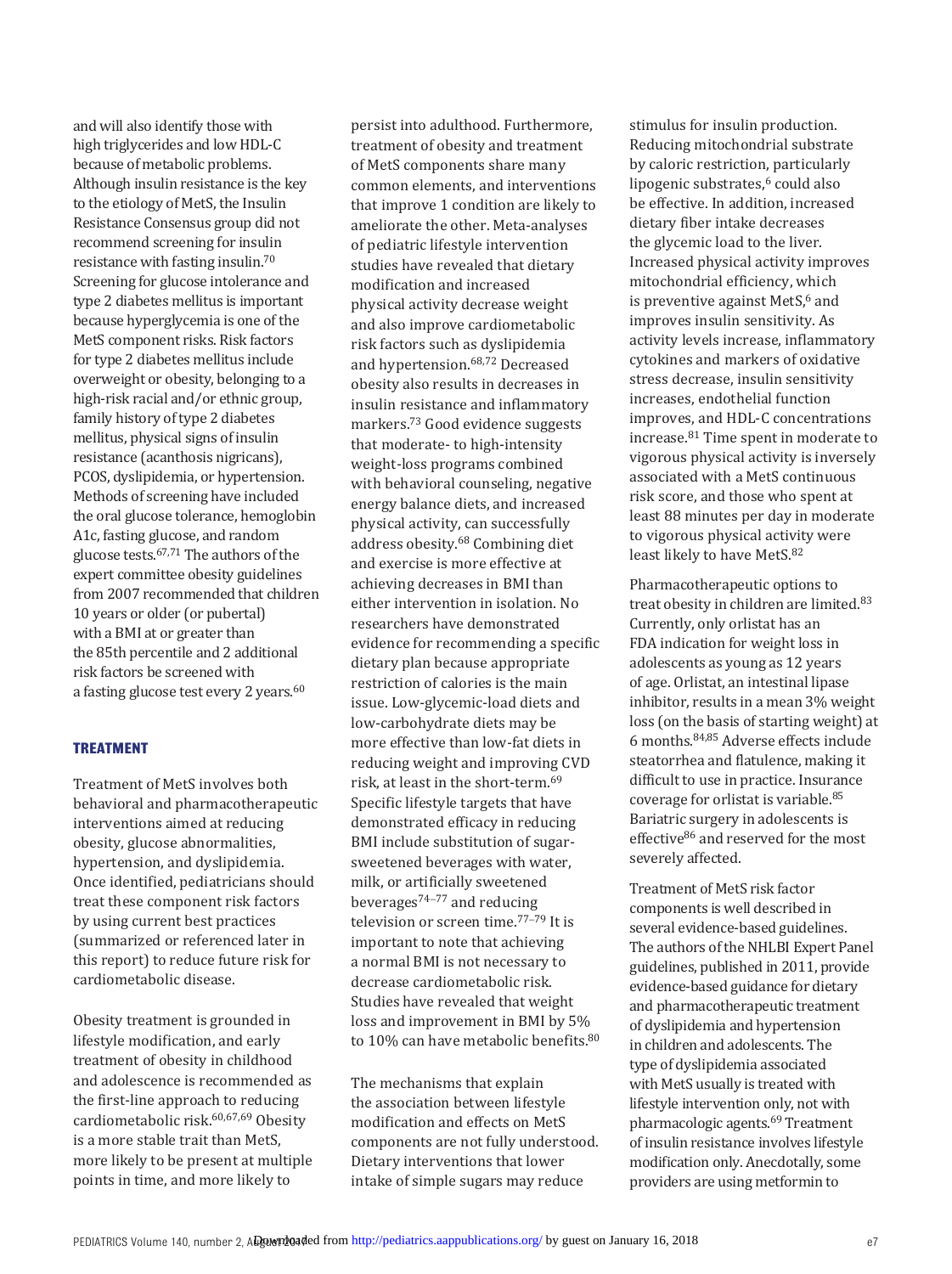treat children and adolescents who have insulin resistance with normal glucose concentrations. Although some studies have revealed beneficial effects of metformin on BMI and homeostatic model assessment of insulin resistance score in adolescents with insulin resistance, these trials were only 6 months in length and involved small numbers of subjects. [87](#page-11-9) Thus, metformin is not currently recommended for treatment of insulin resistance. [70](#page-10-18) No consensus exists in the pediatric diabetes community as to treatment of prediabetes in children, other than lifestyle management. Children found to have prediabetes or type 2 diabetes mellitus on screening can be referred to a pediatric endocrinologist for management and/ or monitoring. [88](#page-11-10) It is also critical to screen for and address any comorbid conditions, such as PCOS or OSA, which often share the causal link of insulin resistance with MetS component risk factors.

#### **Summary**

MetS evolved from Reaven's concept of syndrome X, a tool used to understand the many effects of insulin resistance on human physiology. In adults, a diagnosis of MetS is associated with an increased risk for CVD and diabetes. In pediatrics, there remain many unanswered questions regarding the definition of and utility of the diagnosis of MetS. Therefore,

- 1. although pediatricians can use MetS as an organizing frame, the focus for clinical screening and treatment should be on cardiometabolic risk factors, many of which cluster together and are associated with obesity;
- 2. pediatricians should not focus the specific levels of cardiometabolic risk factors from the multitude of MetS definitions because the risk lies on a continuum and in the context of the whole child;
- 3. by following current recommendations to screen for and treat obesity, glucose abnormalities, hypertension, and dyslipidemia, pediatricians are addressing the major MetSassociated cardiometabolic risks in pediatric populations;
- 4. identification of children with multiple component risks enables pediatricians to apply their most intensive intervention efforts to the children and adolescents in greatest need of risk reduction; and
- 5. increasing awareness of comorbid conditions such as NAFLD, mental health disorders, PCOS, and OSA enables pediatricians to address and refer to specialists, as needed.

Continued efforts to prevent and treat obesity and its associated metabolic abnormalities among children and adolescents and vigilant attention to the early diagnosis of diabetes provide the pediatrician with the most evidencebased methods for addressing cardiometabolic risk factor clustering (MetS) in adolescence.

#### **Authors**

Sheela N. Magge, MD, MSCE, FAAP Elizabeth Goodman, MD, MBA, FAAP Sarah C. Armstrong, MD, FAAP

#### **Committee on Nutrition, 2015**–**2016**

Stephen Daniels, MD, PhD, FAAP, Chairperson Mark Corkins, MD, FAAP Sarah de Ferranti, MD, FAAP Neville H. Golden, MD, FAAP Jae H. Kim, MD, PhD, FAAP Sheela N. Magge, MD, MSCE, FAAP Sarah Jane Schwarzenberg, MD, FAAP

#### **Liaisons**

Carrie L. Assar, PharmD, MS – *Food and Drug Administration* Jeff Critch, MD – *Canadian Pediatric Society* Van Hubbard, MD, PhD, FAAP – *National Institutes of Health* Kelley Scanlon, PhD – *Centers for Disease Control and Prevention* Valery Soto, MS, RD, LD – *US Department of Agriculture*

#### **Staff**

Debra Burrowes, MHA

#### **Section on Endocrinology Executive Committee, 2015**–**2016**

Irene N. Sills, MD, FAAP, Chairperson Samuel J. Casella, MD, MSc, FAAP Linda A. DeMeglio, MD, MPH, FAAP Jose L. Gonzalez, MD, JD, MSEd, FAAP Paul B. Kaplowitz, MD, FAAP, Immediate Past Chairperson Jane L. Lynch, MD, FAAP, Chairperson Elect Kupper A. Wintergerst, MD, FAAP

#### **Staff**

Laura Laskosz, MPH

#### **SECTION ON OBESITY EXECUTIVE Committee, 2015**–**2016**

Christopher F. Bolling, MD, FAAP, Chairperson Sarah C. Armstrong, MD, FAAP Natalie Digate Muth, MD, MPH, RD, FAAP John C. Rausch, MD, MPH, FAAP Victoria Weeks Rogers, MD, FAAP Robert P. Schwartz, MD, FAAP

#### **Liaison**

CDR Alyson Goodman, MD, MPH, FAAP – *Centers for Disease Control and Prevention*

#### **Staff**

Mala Thapar, MPH

#### **Abbreviations**

AAP: American Academy of Pediatrics AHA: American Heart Association ATP III: Adult Treatment Panel III CVD: cardiovascular disease HDL-C: high-density lipoprotein cholesterol IDF: International Diabetes Federation MetS: metabolic syndrome NAFLD: nonalcoholic fatty liver disease NCEP: National Cholesterol Education Program NHLBI: National Heart, Lung, and Blood Institute OR: odds ratio OSA: obstructive sleep apnea PCOS: polycystic ovary syndrome WHO: World Health Organization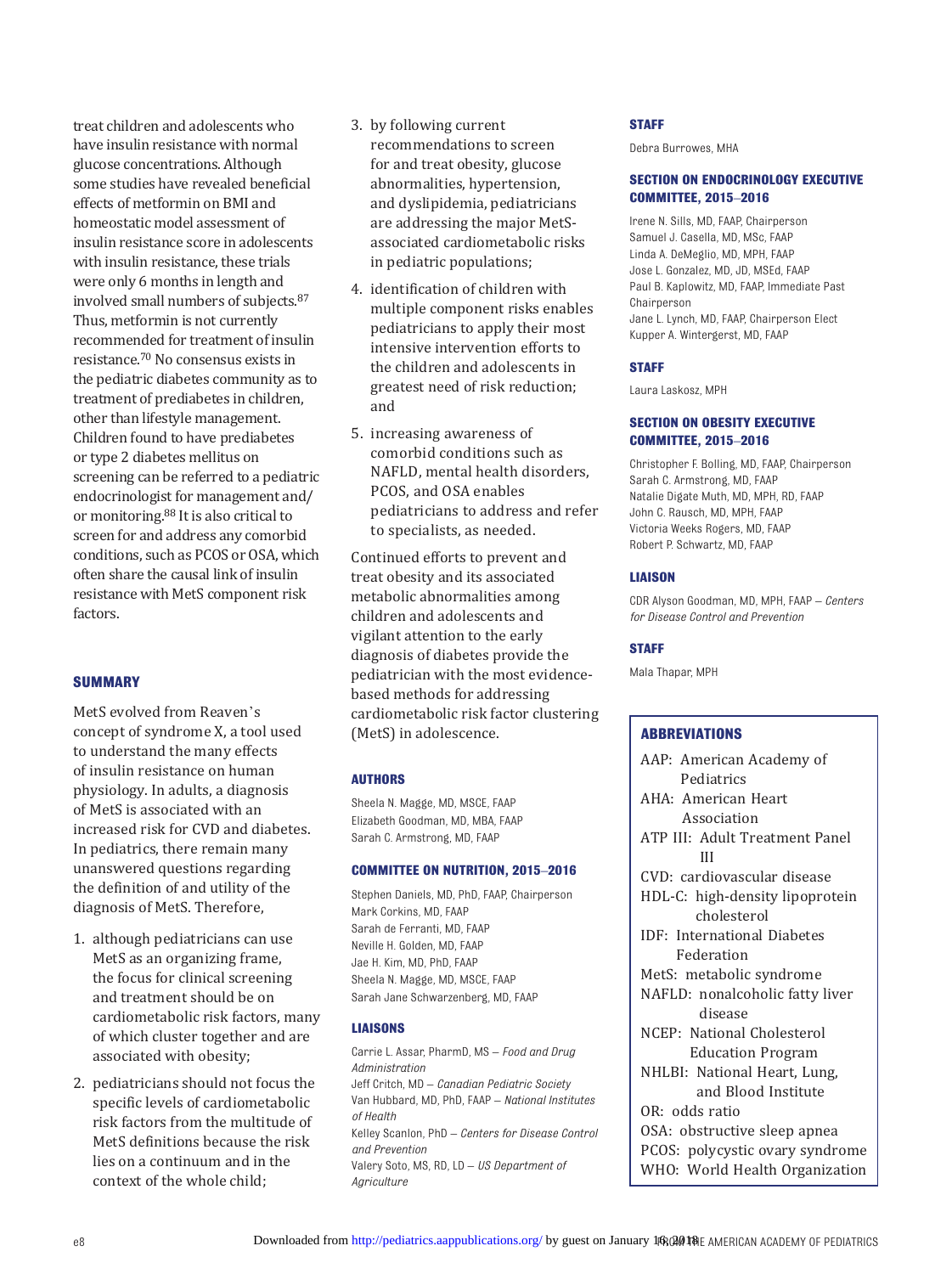**DOI:**<https://doi.org/10.1542/peds.2017-1603>

Address correspondence to Sheela N. Magge, MD, MSCE, FAAP. E-mail: [shmagge@childrensnational.org](mailto:)

PEDIATRICS (ISSN Numbers: Print, 0031-4005; Online, 1098-4275).

Copyright © 2017 by the American Academy of Pediatrics

**FINANCIAL DISCLOSURE:** The authors have indicated they have no financial relationships relevant to this article to disclose.

#### **FUNDING:** No external funding.

**POTENTIAL CONFLICT OF INTEREST:** The authors have indicated they have no potential conflicts of interest to disclose.

#### **References**

- <span id="page-8-0"></span>1. Reaven GM. Banting lecture 1988. Role of insulin resistance in human disease. *Diabetes*. 1988;37(12):1595–1607
- <span id="page-8-1"></span>2. Meigs JB. Invited commentary: insulin resistance syndrome? Syndrome X? Multiple metabolic syndrome? A syndrome at all? Factor analysis reveals patterns in the fabric of correlated metabolic risk factors. *Am J Epidemiol*. 2000;152(10):908–911
- <span id="page-8-3"></span>3. Laaksonen DE, Lakka HM, Niskanen LK, Kaplan GA, Salonen JT, Lakka TA. Metabolic syndrome and development of diabetes mellitus: application and validation of recently suggested definitions of the metabolic syndrome in a prospective cohort study. *Am J Epidemiol*. 2002;156(11):1070–1077
- 4. Yip J, Facchini FS, Reaven GM. Resistance to insulinmediated glucose disposal as a predictor of cardiovascular disease. *J Clin Endocrinol Metab*. 1998;83(8):2773–2776
- 5. Grundy SM, Brewer HB Jr, Cleeman JI, Smith SC Jr, Lenfant C; American Heart Association; National Heart, Lung, and Blood Institute. Definition of metabolic syndrome: Report of the National Heart, Lung, and Blood Institute/American Heart Association conference on scientific issues related to definition. *Circulation*. 2004;109(3):433–438
- <span id="page-8-2"></span>6. Bremer AA, Mietus-Snyder M, Lustig RH. Toward a unifying hypothesis of metabolic syndrome. *Pediatrics*. 2012;129(3):557–570
- <span id="page-8-4"></span>7. Malik S, Wong ND, Franklin SS, et al. Impact of the metabolic syndrome on mortality from coronary heart disease, cardiovascular disease, and all causes in United States adults. *Circulation*. 2004;110(10):1245–1250
- <span id="page-8-5"></span>8. Steinberger J, Daniels SR, Eckel RH, et al; American Heart Association Atherosclerosis, Hypertension, and Obesity in the Young Committee of the Council on Cardiovascular Disease in the Young; Council on Cardiovascular Nursing; and Council on Nutrition, Physical Activity, and Metabolism. Progress and challenges in metabolic syndrome in children and adolescents: a scientific statement from the American Heart Association Atherosclerosis, Hypertension, and Obesity in the Young Committee of the Council on Cardiovascular Disease in the Young; Council on Cardiovascular Nursing; and Council on Nutrition, Physical Activity, and Metabolism. *Circulation*. 2009;119(4):628–647
- <span id="page-8-6"></span>9. Zimmet P, Alberti KG, Kaufman F, et al; IDF Consensus Group. The metabolic syndrome in children and adolescents - an IDF consensus report. *Pediatr Diabetes*. 2007;8(5):299–306
- <span id="page-8-7"></span>10. Goodman E, Daniels SR, Meigs JB, Dolan LM. Instability in the diagnosis of metabolic syndrome in adolescents. *Circulation*. 2007;115(17):2316–2322
- 11. Goodman E. Metabolic syndrome and the mismeasure of risk. *J Adolesc Health*. 2008;42(6):538–540
- <span id="page-8-8"></span>12. Goodman E. Pediatric metabolic syndrome: smoke and mirrors or true magic? *J Pediatr*. 2006;148(2):149–151
- <span id="page-8-16"></span>13. Cook S, Weitzman M, Auinger P, Nguyen M, Dietz WH. Prevalence of a metabolic syndrome phenotype in adolescents: findings from the third National Health and Nutrition Examination Survey, 1988-1994. *Arch Pediatr Adolesc Med*. 2003;157(8):821–827
- <span id="page-8-17"></span>14. de Ferranti SD, Gauvreau K, Ludwig DS, Neufeld EJ, Newburger JW, Rifai N. Prevalence of the metabolic syndrome

in American adolescents: findings from the third National Health and Nutrition Examination Survey. *Circulation*. 2004;110(16):2494–2497

- <span id="page-8-18"></span>15. Alberti KG, Zimmet P, Shaw J. Metabolic syndrome–a new world-wide definition. A Consensus Statement from the International Diabetes Federation. *Diabet Med*. 2006;23(5):469–480
- <span id="page-8-15"></span>16. Grundy SM, Cleeman JI, Daniels SR, et al. Diagnosis and management of the metabolic syndrome: an American Heart Association/National Heart, Lung, and Blood Institute scientific statement: executive summary. *Circulation*. 2005;112(17):2735–2752
- <span id="page-8-9"></span>17. Rask-Madsen C, Kahn CR. Tissuespecific insulin signaling, metabolic syndrome, and cardiovascular disease. *Arterioscler Thromb Vasc Biol*. 2012;32(9):2052–2059
- <span id="page-8-10"></span>18. Ginsberg HN, Zhang YL, Hernandez-Ono A. Regulation of plasma triglycerides in insulin resistance and diabetes. *Arch Med Res*. 2005;36(3):232–240
- <span id="page-8-11"></span>19. Guilherme A, Virbasius JV, Puri V, Czech MP. Adipocyte dysfunctions linking obesity to insulin resistance and type 2 diabetes. *Nat Rev Mol Cell Biol*. 2008;9(5):367–377
- <span id="page-8-12"></span>20. Yudkin JS. Insulin resistance and the metabolic syndrome–or the pitfalls of epidemiology. *Diabetologia*. 2007;50(8):1576–1586
- <span id="page-8-13"></span>21. Hotamisligil GS. Endoplasmic reticulum stress and the inflammatory basis of metabolic disease. *Cell*. 2010;140(6):900–917
- <span id="page-8-14"></span>22. Alberti KG, Zimmet PZ. Definition, diagnosis and classification of diabetes mellitus and its complications. Part 1: diagnosis and classification of diabetes mellitus provisional report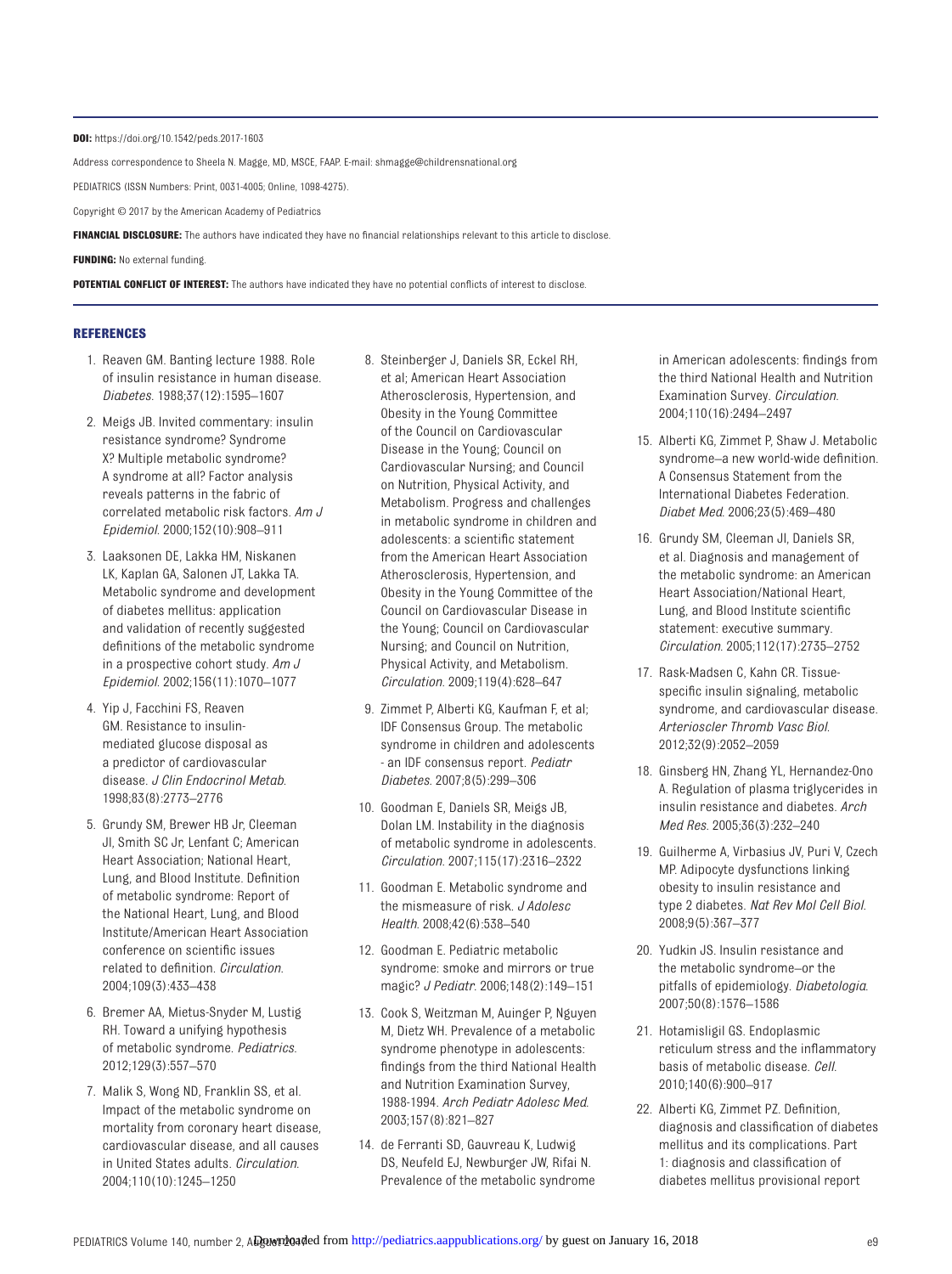of a WHO consultation. *Diabet Med*. 1998;15(7):539–553

- <span id="page-9-0"></span>23. Expert Panel on Detection, Evaluation, and Treatment of High Blood Cholesterol in Adults. Executive summary of the third report of the National Cholesterol Education Program (NCEP) Expert Panel on detection, evaluation, and treatment of high blood cholesterol in adults (Adult Treatment Panel III). *JAMA*. 2001;285(19):2486–2497
- <span id="page-9-1"></span>24. Einhorn D, Reaven GM, Cobin RH, et al. American College of Endocrinology position statement on the insulin resistance syndrome. *Endocr Pract*. 2003;9(3):237–252
- <span id="page-9-2"></span>25. Alberti KG, Zimmet P, Shaw J; IDF Epidemiology Task Force Consensus Group. The metabolic syndrome–a new worldwide definition. *Lancet*. 2005;366(9491):1059–1062
- <span id="page-9-3"></span>26. Ford ES, Giles WH. A comparison of the prevalence of the metabolic syndrome using two proposed definitions. *Diabetes Care*. 2003;26(3):575–581
- <span id="page-9-4"></span>27. Goodman E, Daniels SR, Morrison JA, Huang B, Dolan LM. Contrasting prevalence of and demographic disparities in the World Health Organization and National Cholesterol Education Program Adult Treatment Panel III definitions of metabolic syndrome among adolescents. *J Pediatr*. 2004;145(4):445–451
- <span id="page-9-16"></span>28. Duncan GE, Li SM, Zhou X-H. Prevalence and trends of a metabolic syndrome phenotype among U.S. adolescents, 1999-2000. *Diabetes Care*. 2004;27(10):2438–2443
- <span id="page-9-5"></span>29. Cruz ML, Weigensberg MJ, Huang TT, Ball G, Shaibi GQ, Goran MI. The metabolic syndrome in overweight Hispanic youth and the role of insulin sensitivity. *J Clin Endocrinol Metab*. 2004;89(1):108–113
- <span id="page-9-6"></span>30. Ford ES, Li C. Defining the metabolic syndrome in children and adolescents: will the real definition please stand up? *J Pediatr*. 2008;152(2):160–164
- <span id="page-9-7"></span>31. Meigs JB, D'Agostino RB Sr, Wilson PW, Cupples LA, Nathan DM, Singer DE. Risk variable clustering in the insulin resistance syndrome. The Framingham Offspring Study. *Diabetes*. 1997;46(10):1594–1600
- <span id="page-9-8"></span>32. Morrison JA, Friedman LA, Wang P, Glueck CJ. Metabolic syndrome in childhood predicts adult metabolic syndrome and type 2 diabetes mellitus 25 to 30 years later. *J Pediatr*. 2008;152(2):201–206
- <span id="page-9-9"></span>33. Ventura EE, Lane CJ, Weigensberg MJ, Toledo-Corral CM, Davis JN, Goran MI. Persistence of the metabolic syndrome over 3 annual visits in overweight Hispanic children: association with progressive risk for type 2 diabetes. *J Pediatr*. 2009;155(4):535–541
- <span id="page-9-11"></span>34. Gustafson J, Easter B, Keil M, et al. Instability of the diagnosis of metabolic syndrome in children. *Obesity*. 2007;15(suppl):A172
- <span id="page-9-10"></span>35. Stanley TL, Chen ML, Goodman E. The typology of metabolic syndrome in the transition to adulthood. *J Clin Endocrinol Metab*. 2014;99(3):1044–1052
- <span id="page-9-12"></span>36. Gustafson JK, Yanoff LB, Easter BD, et al. The stability of metabolic syndrome in children and adolescents. *J Clin Endocrinol Metab*. 2009;94(12):4828–4834
- <span id="page-9-13"></span>37. Ogden CL, Carroll MD, Kit BK, Flegal KM. Prevalence of childhood and adult obesity in the United States, 2011-2012. *JAMA*. 2014;311(8):806–814
- <span id="page-9-14"></span>38. Kit BK, Carroll MD, Lacher DA, Sorlie PD, DeJesus JM, Ogden C. Trends in serum lipids among US youths aged 6 to 19 years, 1988-2010. *JAMA*. 2012;308(6):591–600
- <span id="page-9-15"></span>39. Kit BK, Kuklina E, Carroll MD, Ostchega Y, Freedman DS, Ogden CL. Prevalence of and trends in dyslipidemia and blood pressure among US children and adolescents, 1999-2012. *JAMA Pediatr*. 2015;169(3):272–279
- <span id="page-9-17"></span>40. Yu SS, Ramsey NL, Castillo DC, Ricks M, Sumner AE. Triglyceride-based screening tests fail to recognize cardiometabolic disease in African immigrant and African-American men. *Metab Syndr Relat Disord*. 2013;11(1):15–20
- <span id="page-9-18"></span>41. Berenson GS, Srinivasan SR, Bao W, Newman WP III, Tracy RE, Wattigney WA. Association between multiple cardiovascular risk factors and atherosclerosis in children and young adults. The Bogalusa Heart Study. *N Engl J Med*. 1998;338(23):1650–1656
- <span id="page-9-19"></span>42. Kelly AS, Steinberger J, Jacobs DR, Hong CP, Moran A, Sinaiko AR. Predicting cardiovascular risk in young adulthood from the metabolic syndrome, its component risk factors, and a cluster score in childhood. *Int J Pediatr Obes*. 2011;6(2–2): e283–e289
- <span id="page-9-20"></span>43. Gurka MJ, Ice CL, Sun SS, Deboer MD. A confirmatory factor analysis of the metabolic syndrome in adolescents: an examination of sex and racial/ethnic differences. *Cardiovasc Diabetol*. 2012;11:128
- <span id="page-9-21"></span>44. Goodman E, Dolan LM, Morrison JA, Daniels SR. Factor analysis of clustered cardiovascular risks in adolescence: obesity is the predominant correlate of risk among youth. *Circulation*. 2005;111(15):1970–1977
- <span id="page-9-22"></span>45. Bao W, Srinivasan SR, Valdez R, Greenlund KJ, Wattigney WA, Berenson GS. Longitudinal changes in cardiovascular risk from childhood to young adulthood in offspring of parents with coronary artery disease: the Bogalusa Heart Study. *JAMA*. 1997;278(21):1749–1754
- <span id="page-9-23"></span>46. Whitaker RC, Wright JA, Pepe MS, Seidel KD, Dietz WH. Predicting obesity in young adulthood from childhood and parental obesity. *N Engl J Med*. 1997;337(13):869–873
- <span id="page-9-24"></span>47. Fadzlina AA, Harun F, Nurul Haniza MY, et al. Metabolic syndrome among 13 year old adolescents: prevalence and risk factors. *BMC Public Health*. 2014;14(suppl 3):S7
- <span id="page-9-25"></span>48. Farber HJ, Groner J, Walley S, Nelson K; Section on Tobacco Control. Protecting children from tobacco, nicotine, and tobacco smoke. *Pediatrics*. 2015;136(5). Available at: [www.](www.pediatrics.org/cgi/content/full/136/5/e1439) [pediatrics.org/cgi/content/full/136/5/](www.pediatrics.org/cgi/content/full/136/5/e1439) [e1439](www.pediatrics.org/cgi/content/full/136/5/e1439)
- <span id="page-9-26"></span>49. Crespo CJ, Smit E, Troiano RP, Bartlett SJ, Macera CA, Andersen RE. Television watching, energy intake, and obesity in US children: results from the third National Health and Nutrition Examination Survey, 1988- 1994. *Arch Pediatr Adolesc Med*. 2001;155(3):360–365
- <span id="page-9-27"></span>50. Council on Communications and Media. Media and young minds. *Pediatrics*. 2016;138(5):e20162591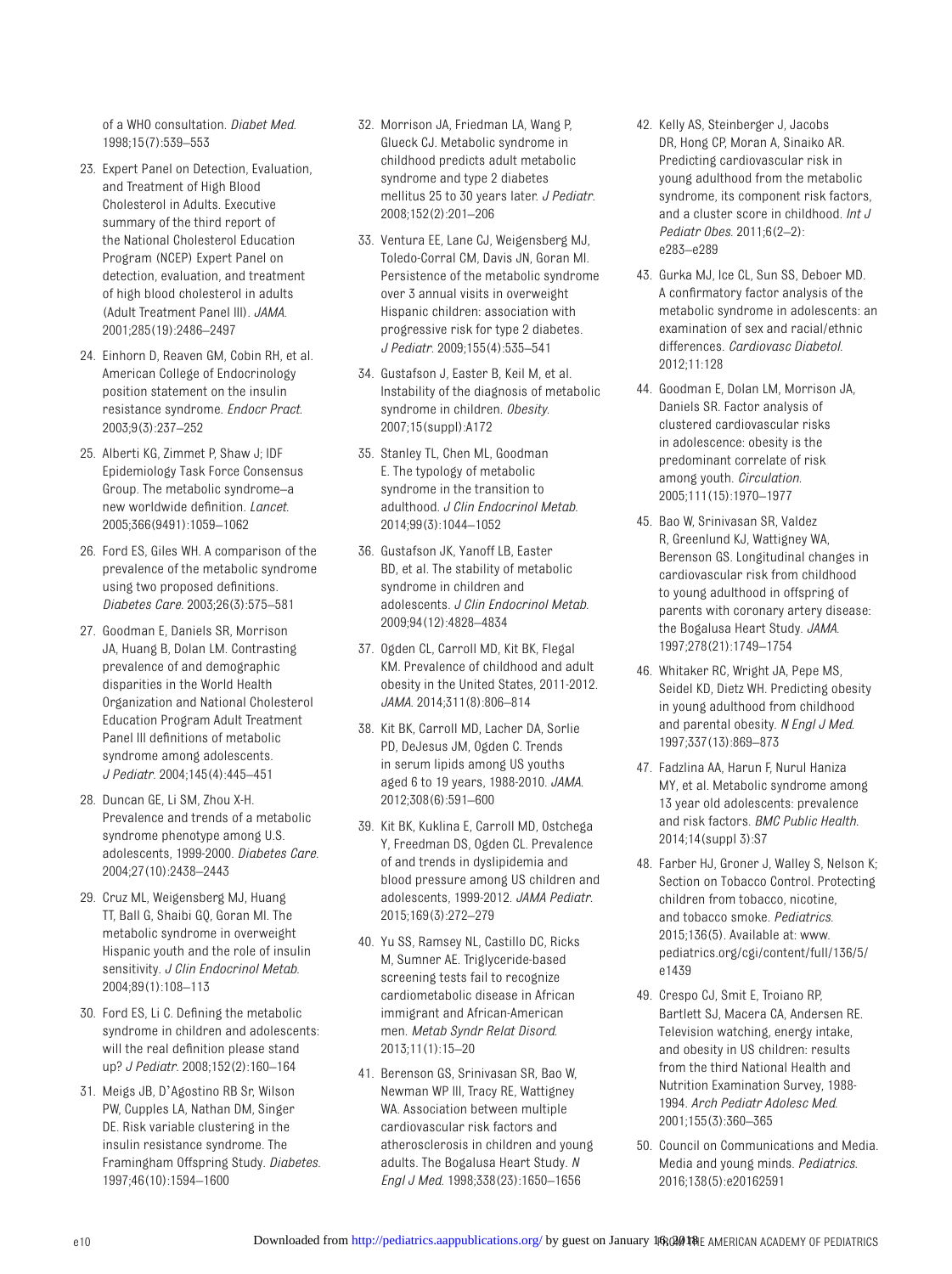- <span id="page-10-0"></span>51. Council on Communications and Media. Media use in school-aged children and adolescents. *Pediatrics*. 2016;138(5):e20162592
- <span id="page-10-1"></span>52. Iglayreger HB, Peterson MD, Liu D, et al. Sleep duration predicts cardiometabolic risk in obese adolescents. *J Pediatr*. 2014;164(5):1085–1090.e1
- <span id="page-10-2"></span>53. Koren D, Levitt Katz LE, Brar PC, Gallagher PR, Berkowitz RI, Brooks LJ. Sleep architecture and glucose and insulin homeostasis in obese adolescents. *Diabetes Care*. 2011;34(11):2442–2447
- 54. Yu Y, Lu BS, Wang B, et al. Short sleep duration and adiposity in Chinese adolescents. *Sleep*. 2007;30(12):1688–1697
- <span id="page-10-3"></span>55. Ohkuma T, Fujii H, Iwase M, et al. Impact of sleep duration on obesity and the glycemic level in patients with type 2 diabetes: the Fukuoka Diabetes Registry. *Diabetes Care*. 2013;36(3):611–617
- <span id="page-10-4"></span>56. Kanagasabai T, Ardern CI. Contribution of inflammation, oxidative stress, and antioxidants to the relationship between sleep duration and cardiometabolic health. *Sleep*. 2015;38(12):1905–1912
- <span id="page-10-5"></span>57. Steffen LM, Jacobs DR Jr, Murtaugh MA, et al. Whole grain intake is associated with lower body mass and greater insulin sensitivity among adolescents. *Am J Epidemiol*. 2003;158(3):243–250
- <span id="page-10-6"></span>58. Steffen LM, Jacobs DR Jr, Stevens J, Shahar E, Carithers T, Folsom AR. Associations of whole-grain, refined-grain, and fruit and vegetable consumption with risks of all-cause mortality and incident coronary artery disease and ischemic stroke: the Atherosclerosis Risk in Communities (ARIC) Study. *Am J Clin Nutr*. 2003;78(3):383–390
- <span id="page-10-7"></span>59. Ahmed MH, Barakat S, Almobarak AO. Nonalcoholic fatty liver disease and cardiovascular disease: has the time come for cardiologists to be hepatologists? *J Obes*. 2012;2012:1–9
- <span id="page-10-8"></span>60. Barlow SE; Expert Committee. Expert committee recommendations regarding the prevention, assessment, and treatment of child and adolescent

overweight and obesity: summary report. *Pediatrics*. 2007;120(suppl 4):S164–S192

- <span id="page-10-9"></span>61. Anderson AD, Solorzano CM, McCartney CR. Childhood obesity and its impact on the development of adolescent PCOS. *Semin Reprod Med*. 2014;32(3):202–213
- <span id="page-10-10"></span>62. Silverstein J, Cheng P, Ruedy KJ, et al; Pediatric Diabetes Consortium. Depressive symptoms in youth with type 1 or type 2 diabetes: results of the pediatric diabetes consortium screening assessment of depression in diabetes study. *Diabetes Care*. 2015;38(12):2341–2343
- <span id="page-10-11"></span>63. Nemiary D, Shim R, Mattox G, Holden K. The relationship between obesity and depression among adolescents. *Psychiatr Ann*. 2012;42(8):305–308
- <span id="page-10-12"></span>64. Drager LF, Togeiro SM, Polotsky VY, Lorenzi-Filho G. Obstructive sleep apnea: a cardiometabolic risk in obesity and the metabolic syndrome. *J Am Coll Cardiol*. 2013;62(7):569–576
- <span id="page-10-13"></span>65. Dorkova Z, Petrasova D, Molcanyiova A, Popovnakova M, Tkacova R. Effects of continuous positive airway pressure on cardiovascular risk profile in patients with severe obstructive sleep apnea and metabolic syndrome. *Chest*. 2008;134(4):686–692
- <span id="page-10-14"></span>66. Sharma SK, Agrawal S, Damodaran D, et al. CPAP for the metabolic syndrome in patients with obstructive sleep apnea [retracted in *N Engl J Med*. 2013;369(18):1770]. *N Engl J Med*. 2011;365(24):2277–2286
- <span id="page-10-15"></span>67. Steinberger J, Daniels SR; American Heart Association Atherosclerosis, Hypertension, and Obesity in the Young Committee (Council on Cardiovascular Disease in the Young); American Heart Association Diabetes Committee (Council on Nutrition, Physical Activity, and Metabolism). Obesity, insulin resistance, diabetes, and cardiovascular risk in children: an American Heart Association scientific statement from the Atherosclerosis, Hypertension, and Obesity in the Young Committee (Council on Cardiovascular Disease in the Young) and the Diabetes Committee (Council on Nutrition, Physical Activity, and Metabolism). *Circulation*. 2003;107(10):1448–1453
- <span id="page-10-16"></span>68. Whitlock EP, O'Conner EA, Williams SB, Beil TL, Lutz KW. *Effectiveness*

*of Primary Care Interventions for Weight Management in Children and Adolescents: An Updated, Targeted Systematic Review for the USPSTF [Internet]*. Rockville, MD: Agency for Healthcare Research and Quality (US); 2010

- <span id="page-10-17"></span>69. Expert Panel on Integrated Guidelines for Cardiovascular Health and Risk Reduction in Children and Adolescents; National Heart, Lung, and Blood Institute. Expert panel on integrated guidelines for cardiovascular health and risk reduction in children and adolescents: summary report. *Pediatrics*. 2011;128(suppl 5):S213–S256
- <span id="page-10-18"></span>70. Levy-Marchal C, Arslanian S, Cutfield W, et al; ESPE-LWPES-ISPAD-APPES-APEG-SLEP-JSPE; Insulin Resistance in Children Consensus Conference Group. Insulin resistance in children: consensus, perspective, and future directions. *J Clin Endocrinol Metab*. 2010;95(12):5189–5198
- <span id="page-10-19"></span>71. American Diabetes Association. Standards of medical care in diabetes-2016: summary of revisions. *Diabetes Care*. 2016;39(suppl 1):S4–S5
- <span id="page-10-20"></span>72. Ho M, Garnett SP, Baur L, et al. Effectiveness of lifestyle interventions in child obesity: systematic review with meta-analysis. *Pediatrics*. 2012;130(6). Available at: [www.pediatrics.org/cgi/](www.pediatrics.org/cgi/content/full/130/6/e1647) [content/full/130/6/e1647](www.pediatrics.org/cgi/content/full/130/6/e1647)
- <span id="page-10-21"></span>73. Meyer AA, Kundt G, Lenschow U, Schuff-Werner P, Kienast W. Improvement of early vascular changes and cardiovascular risk factors in obese children after a six-month exercise program. *J Am Coll Cardiol*. 2006;48(9):1865–1870
- <span id="page-10-22"></span>74. Albala C, Ebbeling CB, Cifuentes M, Lera L, Bustos N, Ludwig DS. Effects of replacing the habitual consumption of sugar-sweetened beverages with milk in Chilean children. *Am J Clin Nutr*. 2008;88(3):605–611
- 75. Ebbeling CB, Feldman HA, Chomitz VR, et al. A randomized trial of sugar-sweetened beverages and adolescent body weight. *N Engl J Med*. 2012;367(15):1407–1416
- 76. Ebbeling CB, Feldman HA, Osganian SK, Chomitz VR, Ellenbogen SJ, Ludwig DS. Effects of decreasing sugar-sweetened beverage consumption on body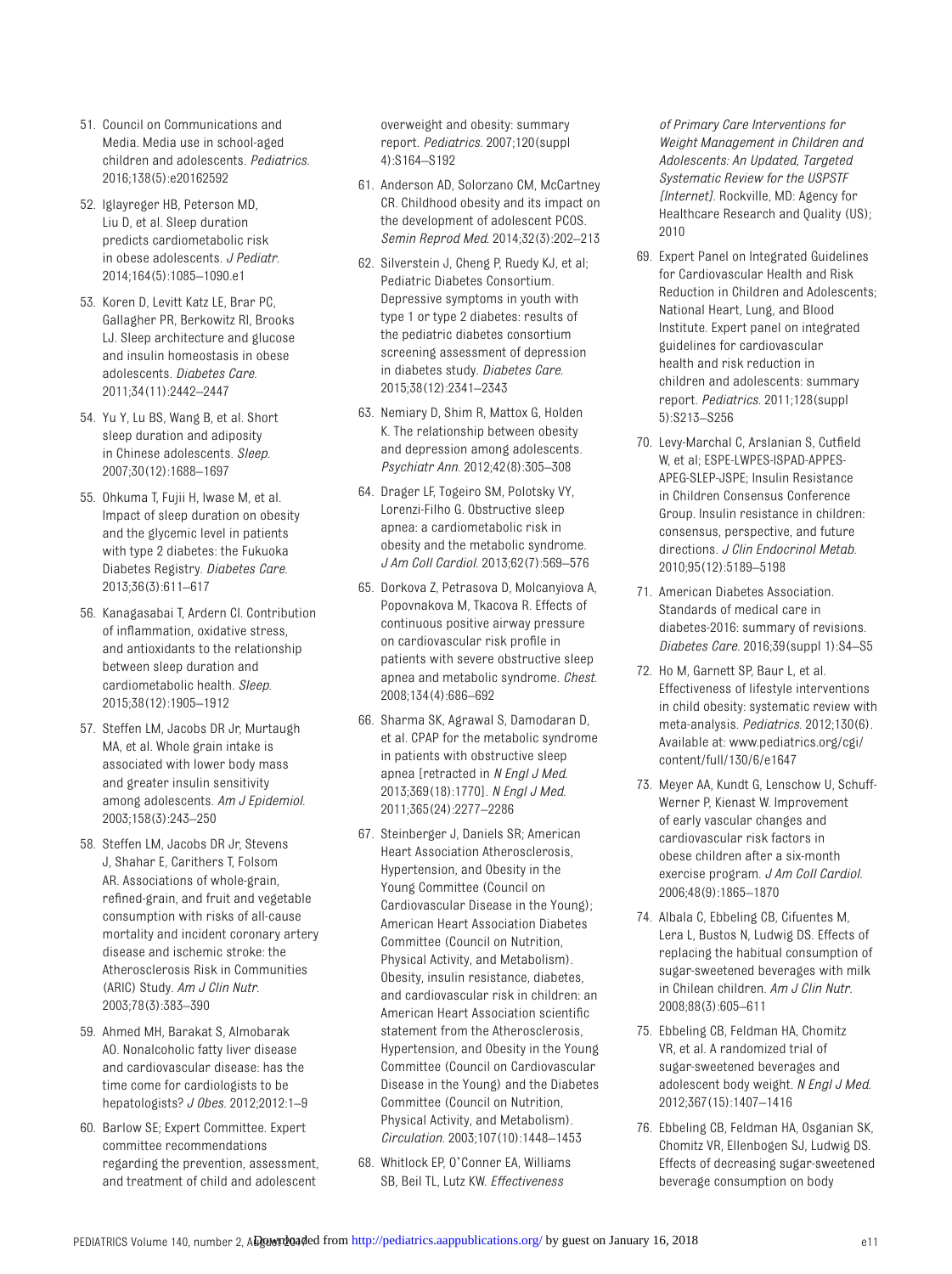weight in adolescents: a randomized, controlled pilot study. *Pediatrics*. 2006;117(3):673–680

- <span id="page-11-0"></span>77. French SA, Sherwood NE, JaKa MM, Haapala JL, Ebbeling CB, Ludwig DS. Physical changes in the home environment to reduce television viewing and sugar-sweetened beverage consumption among 5- to 12-year-old children: a randomized pilot study. *Pediatr Obes*. 2016; 11(5):e12–e15
- 78. Best JR, Theim KR, Gredysa DM, et al. Behavioral economic predictors of overweight children's weight loss. *J Consult Clin Psychol*. 2012;80(6):1086–1096
- <span id="page-11-1"></span>79. Epstein LH, Roemmich JN, Robinson JL, et al. A randomized trial of the effects of reducing television viewing and computer use on body mass index in young children. *Arch Pediatr Adolesc Med*. 2008;162(3):239–245
- <span id="page-11-2"></span>80. Knowler WC, Barrett-Connor E, Fowler SE, et al; Diabetes Prevention Program

Research Group. Reduction in the incidence of type 2 diabetes with lifestyle intervention or metformin. *N Engl J Med*. 2002;346(6):393–403

- <span id="page-11-3"></span>81. Schmitz KH, Jacobs DR Jr, Hong CP, Steinberger J, Moran A, Sinaiko AR. Association of physical activity with insulin sensitivity in children. *Int J Obes Relat Metab Disord*. 2002;26(10):1310–1316
- <span id="page-11-4"></span>82. Stabelini Neto A, de Campos W, Dos Santos GC, Mazzardo Junior O. Metabolic syndrome risk score and time expended in moderate to vigorous physical activity in adolescents. *BMC Pediatr*. 2014;14:42
- <span id="page-11-5"></span>83. Yanovski SZ, Yanovski JA. Longterm drug treatment for obesity: a systematic and clinical review. *JAMA*. 2014;311(1):74–86
- <span id="page-11-6"></span>84. McDuffie JR, Calis KA, Uwaifo GI, et al. Efficacy of orlistat as an adjunct to behavioral treatment in overweight African American and Caucasian adolescents with obesity-related

co-morbid conditions. *J Pediatr Endocrinol Metab*. 2004;17(3): 307–319

- <span id="page-11-7"></span>85. McDuffie JR, Calis KA, Uwaifo GI, et al. Three-month tolerability of orlistat in adolescents with obesity-related comorbid conditions. *Obes Res*. 2002;10(7):642–650
- <span id="page-11-8"></span>86. Inge TH, Courcoulas AP, Jenkins TM, et al; Teen-LABS Consortium. Weight loss and health status 3 years after bariatric surgery in adolescents. *N Engl J Med*. 2016;374(2): 113–123
- <span id="page-11-9"></span>87. Park MH, Kinra S, Ward KJ, White B, Viner RM. Metformin for obesity in children and adolescents: a systematic review. *Diabetes Care*. 2009;32(9):1743–1745
- <span id="page-11-10"></span>88. Copeland KC, Silverstein J, Moore KR, et al; American Academy of Pediatrics. Management of newly diagnosed type 2 diabetes mellitus (T2DM) in children and adolescents. *Pediatrics*. 2013;131(2):364–382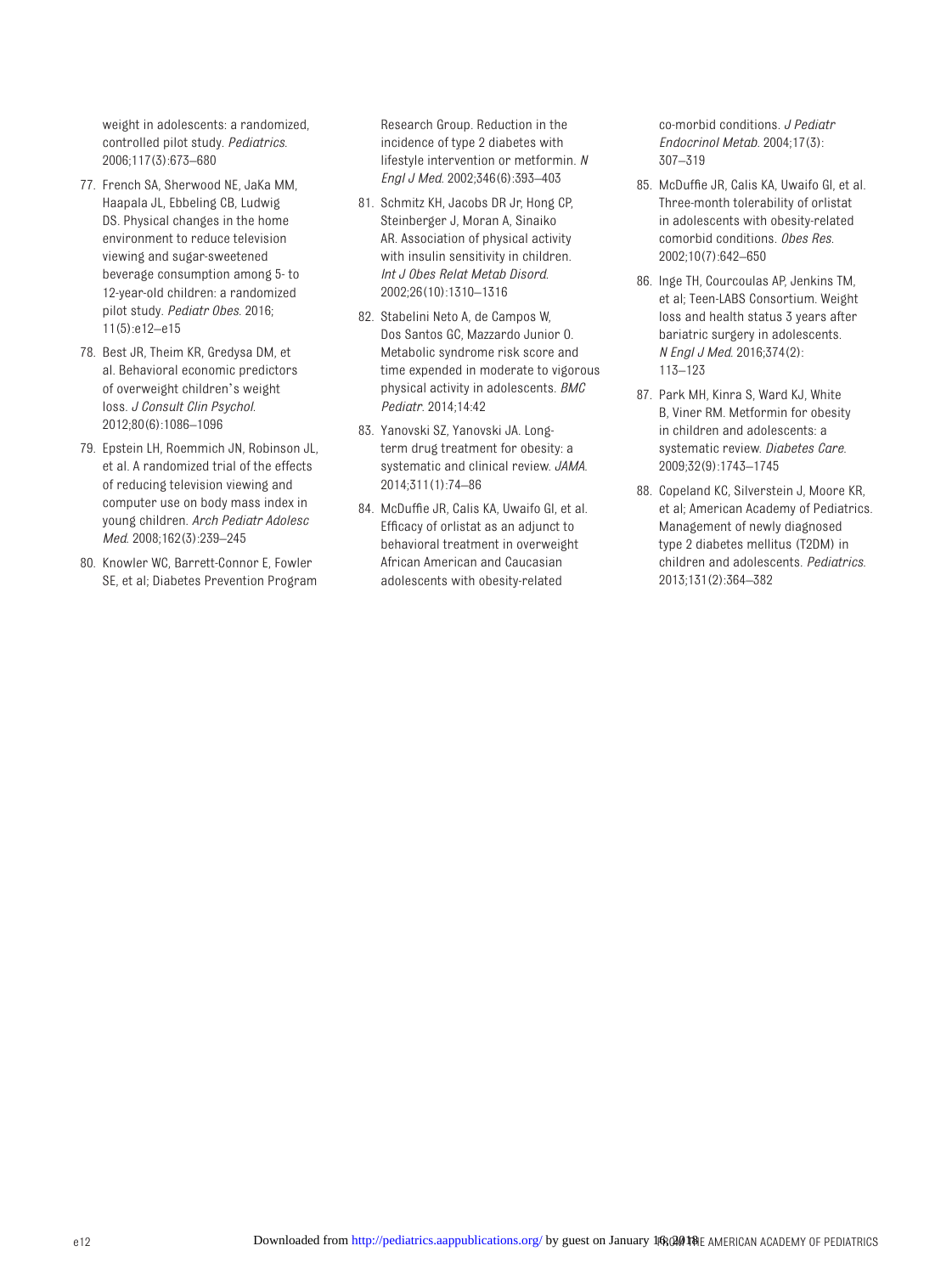### **Cardiometabolic Risk Factor Clustering The Metabolic Syndrome in Children and Adolescents: Shifting the Focus to**

*Pediatrics* 2017;140; NUTRITION, SECTION ON ENDOCRINOLOGY and SECTION ON OBESITY Sheela N. Magge, Elizabeth Goodman, Sarah C. Armstrong, COMMITTEE ON

DOI: 10.1542/peds.2017-1603 originally published online July 24, 2017;

| <b>Updated Information &amp;</b><br><b>Services</b> | including high resolution figures, can be found at:<br>http://pediatrics.aappublications.org/content/140/2/e20171603                                                                                                                                                                                                                                                                                                                                                                                                                                                                                                                                                                                            |
|-----------------------------------------------------|-----------------------------------------------------------------------------------------------------------------------------------------------------------------------------------------------------------------------------------------------------------------------------------------------------------------------------------------------------------------------------------------------------------------------------------------------------------------------------------------------------------------------------------------------------------------------------------------------------------------------------------------------------------------------------------------------------------------|
| <b>References</b>                                   | This article cites 87 articles, 30 of which you can access for free at:<br>http://pediatrics.aappublications.org/content/140/2/e20171603.full#re<br>$f$ -list-1                                                                                                                                                                                                                                                                                                                                                                                                                                                                                                                                                 |
| <b>Subspecialty Collections</b>                     | This article, along with others on similar topics, appears in the<br>following collection $(s)$ :<br><b>Current Policy</b><br>http://classic.pediatrics.aappublications.org/cgi/collection/current_po<br>licy<br><b>Committee on Nutrition</b><br>http://classic.pediatrics.aappublications.org/cgi/collection/committee<br>_on_nutrition<br><b>Section on Endocrinology</b><br>http://classic.pediatrics.aappublications.org/cgi/collection/section_on<br>_endocrinology<br><b>Section on Obesity</b><br>http://classic.pediatrics.aappublications.org/cgi/collection/section-on-<br>obesity<br><b>Nutrition</b><br>http://classic.pediatrics.aappublications.org/cgi/collection/nutrition_s<br>u <sub>b</sub> |
| <b>Permissions &amp; Licensing</b>                  | Information about reproducing this article in parts (figures, tables) or<br>in its entirety can be found online at:<br>https://shop.aap.org/licensing-permissions/                                                                                                                                                                                                                                                                                                                                                                                                                                                                                                                                              |
| <b>Reprints</b>                                     | Information about ordering reprints can be found online:<br>http://classic.pediatrics.aappublications.org/content/reprints                                                                                                                                                                                                                                                                                                                                                                                                                                                                                                                                                                                      |

. 60007. Copyright © 2017 by the American Academy of Pediatrics. All rights reserved. Print ISSN: American Academy of Pediatrics, 141 Northwest Point Boulevard, Elk Grove Village, Illinois, has been published continuously since . Pediatrics is owned, published, and trademarked by the Pediatrics is the official journal of the American Academy of Pediatrics. A monthly publication, it



Downloaded from<http://pediatrics.aappublications.org/>by guest on January 16, 2018